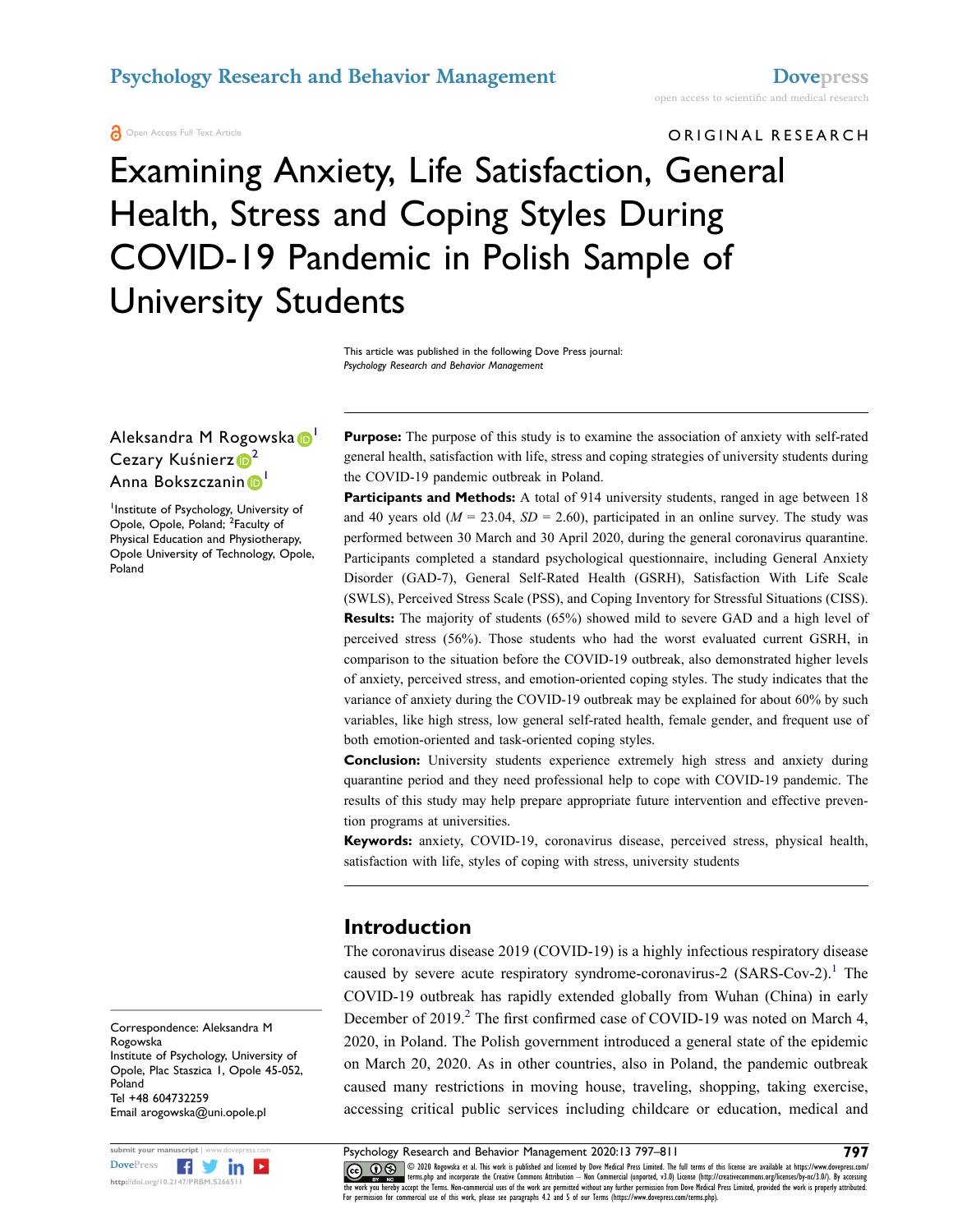social services, court, or victim support. Around 12,887 confirmed cases of COVID-19 had been reported in Poland, and 644 infected patients died from COVID-19 infection (ranged in age between 49 and 93 years old) between March 4 and April 30, 2020 (the last day of the present research). Among the Polish infected cases, 3236 patients have been recovered and discharged from different hospitals on April 30, 2020.

Quarantine of people who have potentially been exposed to a contagious disease is a form of struggling to slow down the transmission of the coronavirus disease. General quarantine requires people to restricting large gatherings, lockdown, and separate from friends and family. In the case of confirmed COVID-19, the total isolation from people who are not sick for a minimum of 14 days seems especially hard to bear. Maintain the limitation may be very difficult for many people. A recent review study<sup>[3](#page-12-2)</sup> showed that the adverse psychological effects of quarantine usually include confusion, anger, and post-traumatic stress symptoms, and also increase of the prevalence of anxiety and depressive symptoms in the general population. More prolonged quarantine duration increases stress related to infection fears, inadequate supplies, and support. The most common psychological and behavioral reactions on quarantine are irritability, nervousness, frustration, emotional disturbance, sadness, guilt, exhaustion, boredom, insomnia, inadequate information, poor concentration, and indecisiveness, detachment from others, deteriorating work performance, financial problems, and stigma.

<span id="page-1-1"></span>The main changes in lifestyle and everyday habits are required to avoid infections, like washing hands frequently, use of face masks outside the home, avoidance of touching face, nose, eyes with hands, and social distancing. Unfortunately, this may have a significant impact on developing mental disorders.<sup>4</sup> Ahorsu et al<sup>5</sup> showed that the fear of COVID-19 positively correlates with depression, anxiety, perceived infectability, and germ aversion among Iranian people. When compared activity of Weibo (popular social media in China) users before and after the COVID-19 outbreak in China, Li et al<sup>[6](#page-12-5)</sup> found an increase in negative emotions, such as anxiety, depression, and indignation, and also a higher sensitivity to social risks. A decrease in positive emotions and life satisfaction was also noted.

<span id="page-1-2"></span>Research conducted in China during the COVID-19 pandemic found lower levels of mental health alongside a higher rate of anxiety, depression, and alcohol use, than

usual ratio.<sup>[7](#page-13-0)</sup> Many studies confirmed that around one-third of the Chinese population suffered from various forms of depression and anxiety (from mild to severe) related to lockdown at home during coronavirus pandemic outbreak, and also one-third of people have reported lower mental wellbeing.<sup>[7](#page-13-0)–13</sup> Research suggests that the female gender and may be related to lower satisfaction with life and higher stress and anxiety.<sup>[11](#page-13-2),13</sup> Young adults (aged between 21 and 40 years) presented a higher risk of mental health disorders and alcohol use than the other parts of the population.<sup>7–[9](#page-13-3)</sup> Moreover, the association of the severity of COVID-19 with satisfaction with life may depend on current health and exercise status.<sup>[13](#page-13-1)</sup>

<span id="page-1-7"></span><span id="page-1-6"></span><span id="page-1-4"></span><span id="page-1-3"></span>Research indicates that physical activity brings many health benefits such as improving cardiovascular and respiratory efficiency, the immune system by increasing the body's resistance to illness, a musculoskeletal system with body posture, and also the nervous system by supporting intellectual performance, reducing nervous tension as well as depressive and anxiety states, improving sleep quality and wellbeing. $14-17$  In the current lifestyle, physical fitness is treated as a means to achieve a better quality of life. Mohamed and Alawna<sup>[16](#page-13-6)</sup> showed that the aerobic capacity related to maintaining moderate to high levels of physical activity might prevent coronavirus disease and its severity. World Health Organization (WHO) prepared the campaign "Be Active during COVID-19", with recommendations about the weekly level of physical activity that can be achieved with limited space at home, and without any special equipment.<sup>18</sup> However, Zhang et al<sup>[13](#page-13-1)</sup> showed that life satisfaction was negatively related to hours of exercise, which seem to suggest that physically active people might be more susceptible to poorer wellbeing during the quarantine. More research is necessary to explain this ambiguity.

<span id="page-1-9"></span><span id="page-1-8"></span><span id="page-1-5"></span><span id="page-1-0"></span>Undergraduate students are very rarely a subject of interest for researchers,<sup>3</sup> although psychological distress among them represents a significant health concern.<sup>[19](#page-13-8)</sup> In a recent study, Cao et  $al^{20}$  found that almost one-quarter of 7143 Chinese students reported symptoms of mild  $(21.3\%)$ , moderate  $(2.7\%)$ , and severe anxiety  $(0.9\%)$  during the COVID-19 pandemic outbreak.

This study aims to examine and explain the anxiety of Polish university students, with regards to the general health status during the COVID-19 pandemic outbreak, perceived stress, coping styles, gender, and faculty of undergraduates. For this purpose, we formulated the following research questions: 1) What is the prevalence of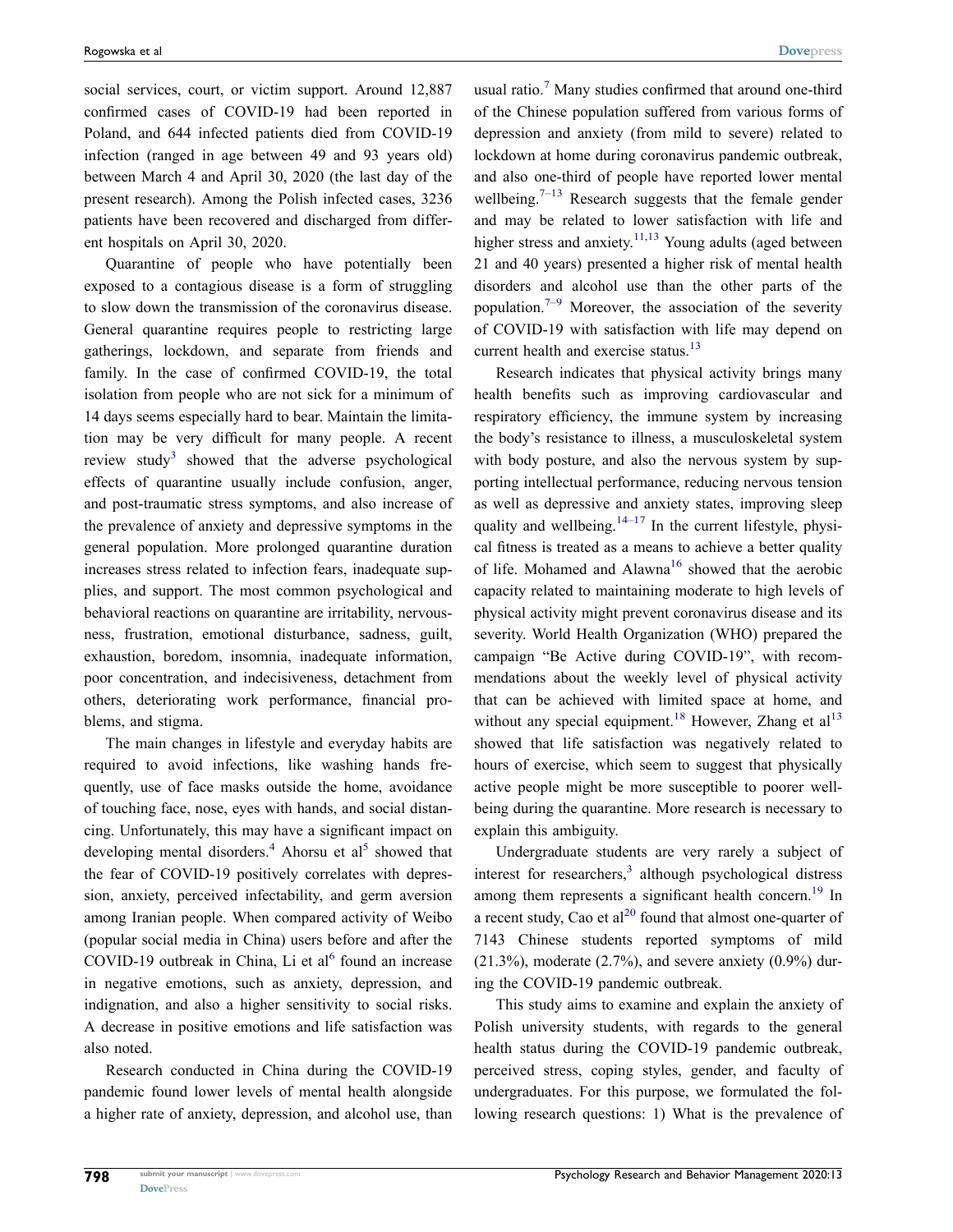anxiety, stress, general health, and satisfaction with life in Polish students during the COVID-19 pandemic outbreak?; 2) Are there differences between students in gender and faculty, with regards to anxiety, perceived stress, general health, life satisfaction, and coping with stress? 3) When compared to the situation before the COVID-19 outbreak, is the current health status related to anxiety, perceived stress, general health, life satisfaction, and coping with stress, and coping with stress? 4) What is the association of anxiety during COVID-19 pandemic with gender, study faculty, self-rated general health, stress, satisfaction with life, and coping styles?

The following hypotheses were formulated: 1) According to previous research conducted in China during coronavirus pandemic, we hypothesize that university students will report lower levels of general health and satisfaction with life, as well as higher levels of stress than usual ratio; and also we assume that around one-third of the undergraduates will suffer from an anxiety disorder.<sup>7-</sup>  $13, 20$  $13, 20$  $13, 20$  2) We expect that the female gender is positively related to stress and anxiety and negatively related to life satisfaction.<sup>[11](#page-13-2), [13](#page-13-1)</sup> Consistent with most of the previous research, that physical activity improves mental health, we expect that students of physical education faculty will report better indices of wellbeing than their peers from engineering faculty.<sup>[14–](#page-13-4)[17](#page-13-5)</sup> 3) As shown previously, we assume that the worst health status perceived during coronavirus pandemic is related to higher anxiety and stress, lower life satisfaction, and rare use coping styles.<sup>[5–](#page-12-4)[9](#page-13-3), [13](#page-13-1), [20–](#page-13-9)</sup>  $23$  4) Finally, we hypothesize that heightened anxiety is associated positively with female gender, engineering faculty, perceived stress, and emotional coping style, while negatively with good health, satisfaction with life, and task-oriented coping.<sup>5–[9](#page-13-3), [13](#page-13-1), [20](#page-13-9)-23</sup> A relationship of anxiety with general health status, satisfaction with life, perceived stress, and coping styles during general coronavirus quarantine will also be examined using both correlation and hierarchical regression analysis. The results of this study may help prepare appropriate future intervention and effective prevention programs at universities.

# <span id="page-2-0"></span>**Participants and Methods** Study Design

The study was performed between March 30 and April 30, 2020, during the highest level of general quarantine restrictions in Poland, related to the COVID-19 pandemic outbreak. The research was conducted using an online survey that included standardized psychological questionnaires and a few demographic questions about age, gender, and studying details. The invitation to participate in the study, with the link to survey form, was disseminated by the advertisement loaded on the e-learning platform (Moodle). E-learning platform was solely a device used by the whole University population for educational purposes during the COVID-19 pandemic outbreak, so all students had to see this information. The first page of the survey included information about research and invitation to participate by mark an informed consent. If the student not agreed, the survey was finished after this initial stage. The survey was usually completed in 20 minutes. Age between 18 and 40 years old was the only one eligibility criterium.

Initially, data collection included 986 people, but 12 students (1.22% of the total sample) did not agree to the examination, and they were excluded at the initial stage from the study. Farther, 60 individuals (6.09% of the total sample) were excluded from further statistical analysis because of missing data. The final data set consisted of 914 people, with a 100% response rate. The online form of informed consent was received from all individual participants involved in the study. The participants willingly and voluntarily participated in the research. The IRB approval of the University of Opole was obtained for the study design and data collection. All procedures performed in studies involving human participants were in accordance with the ethical standards of the institutional research committee, the APA ethical standards, and the 1964 Helsinki Declaration and its later amendments or comparable ethical standards.

### **Participants**

Participants in the study were 914 students from the Opole University of Technology (OUT) in the South of Poland, Europe, ranged in age 18–40 years old  $(M = 23.04, SD =$ 2.60), with the prevalence of men (*n* = 520, 56.89%). Students represented all university faculties at various levels of higher education. [Table 1](#page-3-0) demonstrates the details of demographic characteristics in the total sample, in order to age, gender, faculty, and level, year, and type of study. For further statistical analysis, the total sample was grouped regarding gender (394 women and 520 men) and faculty (350 students of Physical Education and Physiotherapy faculty, and 564 students of engineering faculties). The total number of students at the OUT is 5847, including 4070 of full-time students, and 1777 of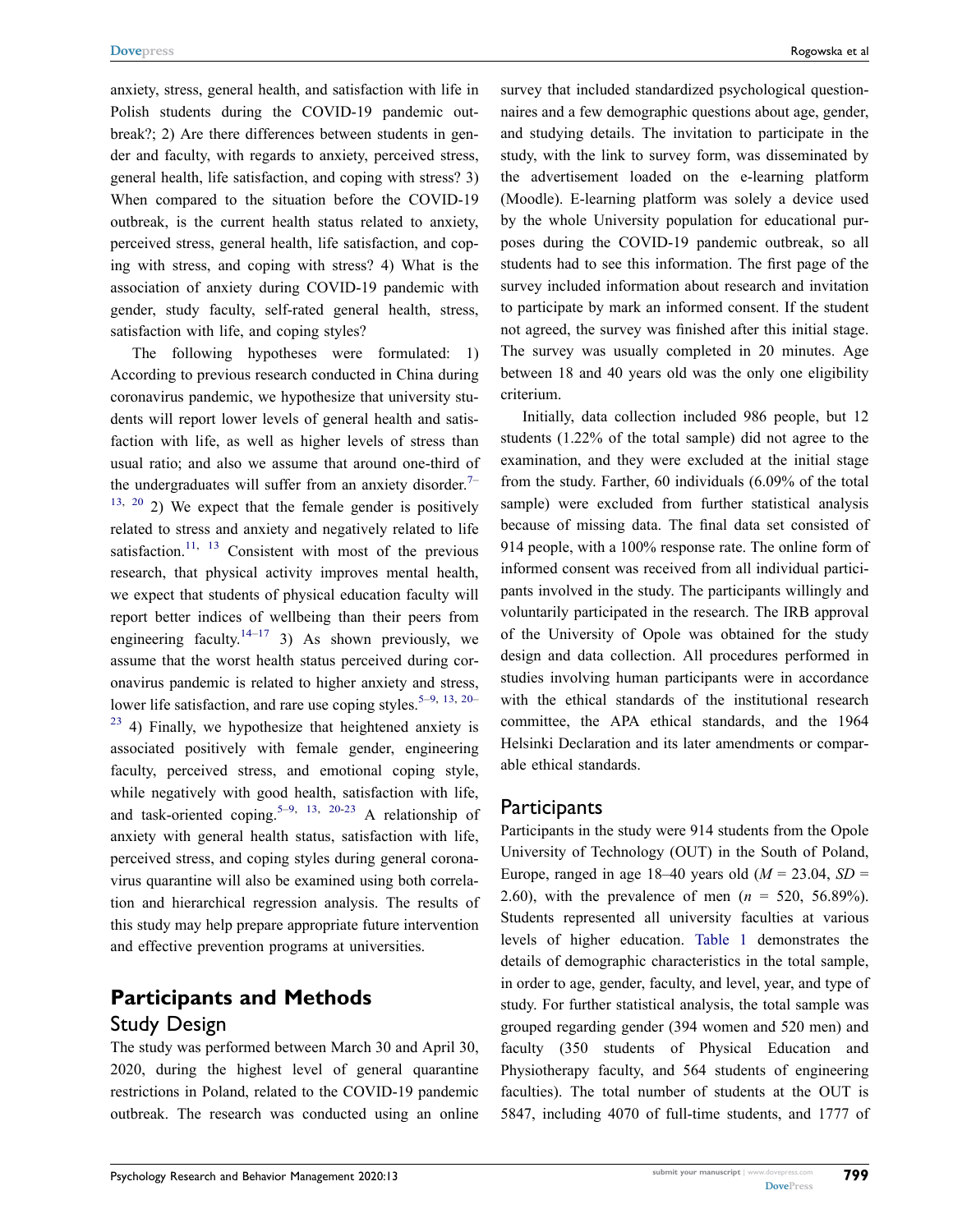<span id="page-3-0"></span>**Table 1** Demographic Characteristics of the Sample

| <b>Demographic Variables</b>                    | n     | %     |
|-------------------------------------------------|-------|-------|
| Age                                             | 23.04 | 2.60  |
| Gender                                          |       |       |
| Women                                           | 394   | 43.11 |
| Men                                             | 520   | 56.89 |
| <b>Faculty</b>                                  |       |       |
| Physical Education and Physiotherapy            | 350   | 38.29 |
| <b>Economics and Management</b>                 | 64    | 7.00  |
| Production Engineering and Logistics            | 88    | 9.52  |
| Civil Engineering and Architecture              | 31    | 3.39  |
| Mechanical                                      | 94    | 10.28 |
| <b>Technical Systems Engineering</b>            | 5     | 0.55  |
| Electrical Engineering. Automation and Computer | 282   | 30.85 |
| Science                                         |       |       |
| Level of study                                  |       |       |
| First degree (undergraduate. engineering. BA)   | 566   | 61.93 |
| Secondary degree (master. MA)                   | 747   | 26.48 |
| Master degree five-years study (MA)             | 98    | 10.72 |
| Third degree (doctoral)                         | 8     | 0.88  |
| Year of study                                   |       |       |
| First                                           | 308   | 33.70 |
| Second                                          | 233   | 25.49 |
| Third                                           | 236   | 25.82 |
| Fourth                                          | 72    | 7.88  |
| Fifth                                           | 65    | 7.II  |
| Type of study                                   |       |       |
| <b>Full-time studies</b>                        | 759   | 83.04 |
| Extramural                                      | 155   | 16.96 |

extramural. The present study sample accounts for 15.63% of the total number of students. We assume that a sample of Physical Education and Physiotherapy (PEP) students will differ in physical activity (PA) when compared to students from engineering (ENG) faculty. The rationale of this assumption is that PEP students took significantly more classes with PA during study at University than ENG students. Students of all engineering fields have a total of 30 hours of PA classes per only one semester (2 hours weakly) during the whole course of study. They may choose the type of physical activity according to their interests among team sports (football, handball, volleyball, basketball), and individual sports (eg, fitness, self-defense, aerobics, table tennis, strength exercises). PE students have an average of 10 hours of PA classes each week each semester and each year of study. Besides the forms of PA mentioned above, PE students may also choose a sport discipline among swimming and athletics. Moreover, PE students must complete one summer camp of 60 hours (with swimming, sailing, and windsurfing) and one winter camp (45 hours of skiing, downhill skiing, and snowboarding) during the first-degree study.

### **Measures**

#### Anxiety

<span id="page-3-1"></span>Generalized Anxiety Disorder (GAD-7) was developed by Spitzer et  $al^{24}$  as a brief clinical measure for assessing anxiety severity. The GAD-7 is a 7-item self-report measure designed to screen for symptoms following DSM-IV criteria. Participants rated on a 4-point Likert scale  $(0 =$ Not at all,  $1 =$  Several days,  $2 =$  More than half the days, and  $3$  = Nearly every day) how often they experienced anxiety symptoms in the past 2 weeks. Total scores range from 0 to 21, with a cut-off value for identifying cases of GAD at 10 points. Scores ranging 0–4 indicating no or minimal anxiety, between 5 and 9 mild, between 10 and 14 moderate, and between 15 and 21 severe GAD. In this study, the Cronbach's  $\alpha$  for the GAD-7 was 0.92.

#### General Health

<span id="page-3-3"></span><span id="page-3-2"></span>General Self-Rated Health (GSRH) status was measured here to assess health-related quality of life. Two singleitem of the GSRH questions were developed by DeSalvo et al<sup>25</sup> as a shorter alternative of standard general health survey (SF-12V). The first question (GSRH-1) "In general, would you say your health is ...?" was rated on the 5-point Likert scale, with options:  $1 =$  Excellent,  $2 =$  Very Good,  $3 =$ Good,  $4 = \text{Fair}, \text{ and } 5 = \text{Poor}.$  The same scale of response was used in the second question (GSRH −2) "Compared to others your age, would you say your health is ... ?". Research indicates that poorly self-rated health in the singleitem GSRH has a strong association with mortality. [26](#page-13-13) The third question was developed here on the base of GSRH-1. The participant was asked to assess his/her health concerning the COVID-19 (Coronavirus-Related General Self-Rated Health, CRGSRH-1): "Before the quarantine, your state of health was ... ". The response scale was the same as described above in the GSRH-1 and GSRH-2. The last question (CRGSRH-2) was as follows: "Compared to the situation before quarantine, your health is now ... " was rated on the 5-point scale (1 = Much better, 2 = Better, 3 = Same,  $4 = \text{Worse}, 5 = \text{Much worse}$ ). In the present study, the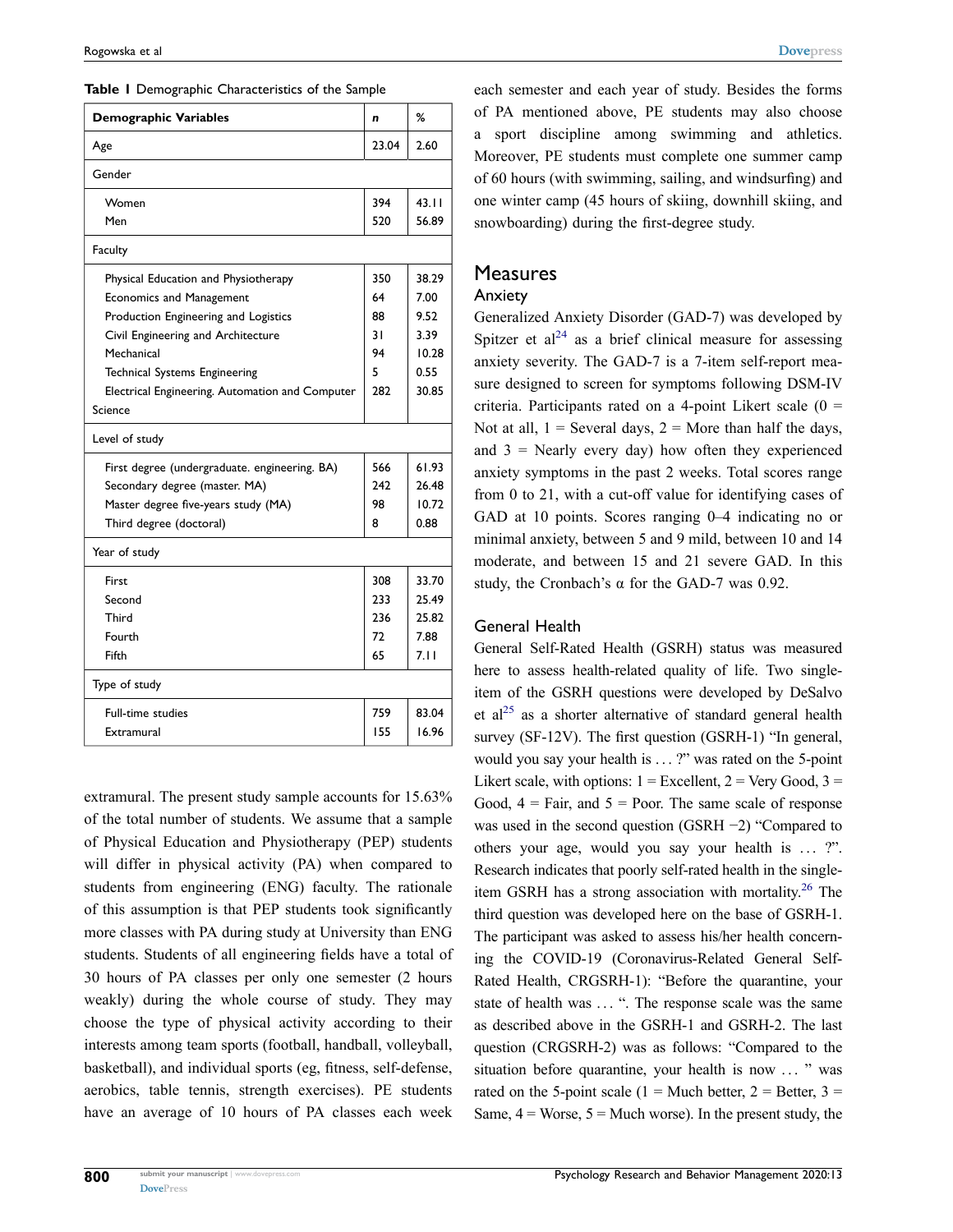reliability coefficient (Cronbach's α) for original GSRH equals 0.85, and.79 for all four items.

#### Life Satisfaction

<span id="page-4-0"></span>Satisfaction With Life Scale (SWLS) is a 5-item scale developed by Diener et  $al^{27}$  to measure global cognitive judgments of one's life satisfaction. Participants indicate how much they agree or disagree with each of the five items using a 7-point scale (from  $1 =$  Strongly disagree to  $7 =$  Strongly agree). Total scores range from 5 to 35, with higher scores indicating a higher level of life satisfaction. The ranges of scores may be interpreted as Extremely dissatisfied (5–9), Dissatisfied (10–14), Slightly dissatisfied  $(15-19)$ , Neutral  $(20)$ , Slightly satisfied  $(21-25)$ , Satisfied (26–30), and Extremely satisfied (31–35). The Cronbach's  $\alpha$  for the SWLS in the present sample is 0.84.

#### Stress

<span id="page-4-1"></span>Perceived Stress Scale (PSS) is one of the most frequently use a self-report instrument for measuring psychological stress is one of the more popular tools for measuring psychological stress.[28](#page-13-15) Individuals rate on a 5-point Likert scale (ranging from  $0 =$  Never, to  $4 =$  Very often), how often during the previous month their life has been seen as unpredictable, uncontrollable, and overloaded. Total scores range between 0 and 40, with higher scores indicating higher levels of perceived stress. The extremely low level of perceived stress may be considered when scores ranging between 5 and 11, low level if ranging 12–17, average level if they are between 18 and 23, high level from 24 to 28, and extremely high between 29 and 35. The internal consistency of the PSS-10, measured in the present study by Cronbach's α coefficient, equals  $0.87$ .

#### Coping Styles

<span id="page-4-2"></span>Coping Inventory for Stressful Situations (CISS) was derived from both theoretical and empirical bases and developed by Endler and Parker<sup>[29](#page-13-16)</sup> as a self-report measure of responses to stressful circumstances. The 48-item CISS measure individual style of coping with stress on three dimensions (16 items in each dimension), including taskoriented, emotion-oriented, and avoidance-oriented coping styles. Task-oriented coping style aimed at cognitively restructuring and solving the problem attempts to alter the situation, focusing on task and planning. Emotionoriented coping style describes self-oriented emotional reactions in stressful situations (eg, self-blaming, getting angry, upset, becoming tense, self-preoccupation, and fantasizing), aimed to reduce stress. Coping with avoiding

stress is designed to alleviate stress through activities such as distractions by other situations or tasks or social gatherings. Respondents are asked to rate on a 5-point Likert scale (ranging from  $1 =$  Not at all, to  $5 =$  Very much) the degree of engagement in various types of activity during a difficult, stressful, or upsetting situation. Scores for 16 items per each of three scales are summed, with higher scores interpreted as a higher level of the particular coping style. Internal consistency scores in the present study are good for task, emotion, and avoidanceoriented coping, with Cronbach's α coefficients: 0.91, 0.78, and 91, respectively.

### Statistical Analysis

Descriptive statistics, such as mean (*M*), standard deviation (*SD*), range, standard error (*SE*), and 95% confidential interval (*CI*) with lower limit (*LL*) and upper limit (*UL*), was conducted for the total sample at the beginning. Then, a series of two-way ANOVA was performed to examine gender and faculty differences in general health, satisfaction with life, anxiety disorder, perceived stress, and coping styles. Next, a series of one-way ANOVA was conducted to examine differences in life satisfaction, anxiety, stress and coping styles, between students that self-rated current health status related to the situation before coronavirus COVID-19 outbreak, as ranged between  $1 =$  Much better and  $5 =$  Much worst. The effect size was measured by partial eta-squared  $(\eta_p^2)$ , which describes the ratio of variance explained in the dependent variable by a predictor in the model of ANOVA. The relationship between variables was examined using Pearson's correlation analysis and hierarchical regression analysis. The perceived stress was an explained (dependent) variable in three subsequent models. In the first step, two demographic variables (gender and faculty) were included in the model. The second model also included wellbeing measures (general self-rated health, satisfaction with life, and general anxiety disorders), beside demographics. The third model consisted of demographic variables, wellbeing measures, and three styles of coping with stress (task-, emotion-, and avoidance-oriented).

# **Results**

# Prevalence of Anxiety, Stress, Health and Satisfaction with Life Among Students

Descriptive statistics and psychometric properties of variables are presented in [Table 2](#page-5-0). Prevalence of GAD was high, with 65% of students suffered from anxiety, including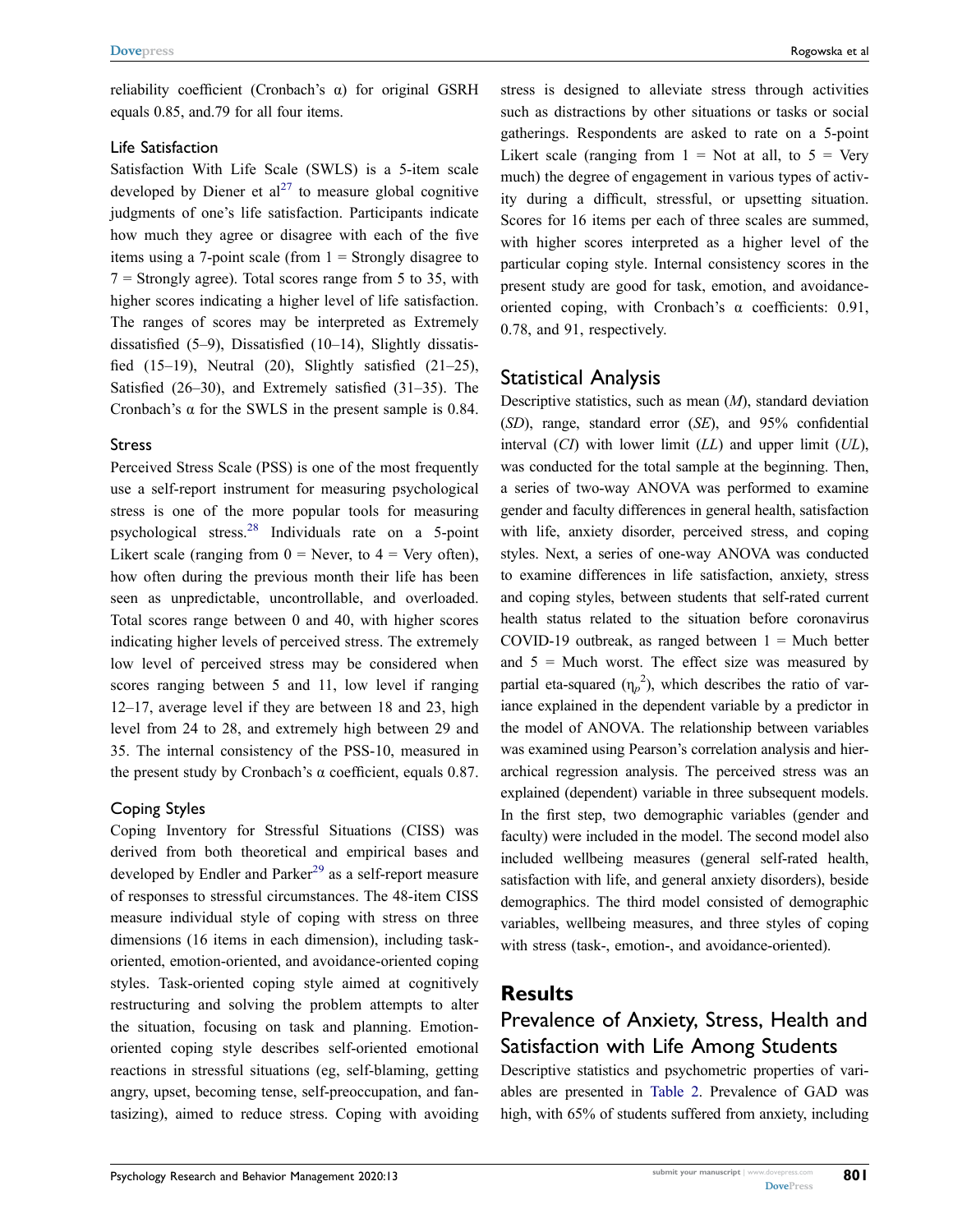|                                          |           |       |           |           | 95% CI |       |
|------------------------------------------|-----------|-------|-----------|-----------|--------|-------|
| <b>Variables</b>                         | Range     | м     | <b>SD</b> | <b>SE</b> | LL     | UL    |
| Health - current<br>status (CS)          | $I - 5$   | 2.38  | 0.82      | 0.03      | 2.33   | 2.44  |
| $Health -$<br>compared to<br>others      | $I - 5$   | 2.48  | 0.92      | 0.03      | 2.42   | 2.54  |
| Health - before<br>quarantine (BQ)       | $I - 5$   | 2.26  | 0.79      | 0.03      | 2.21   | 2.32  |
| $Health - in$<br>comparison CS<br>and BQ | $I - 5$   | 3.09  | 0.67      | 0.02      | 3.05   | 3.13  |
| Satisfaction with<br>life                | $5 - 35$  | 21.97 | 5.86      | 0.19      | 21.59  | 22.35 |
| General anxiety<br>disorder              | $0 - 21$  | 7.85  | 5.59      | 0.18      | 7.48   | 8.21  |
| Perceived stress                         | $0 - 40$  | 20.32 | 8.38      | 0.28      | 19.78  | 20.87 |
| Task-oriented<br>coping style            | $16 - 80$ | 52.48 | 10.78     | 0.36      | 51.78  | 53.18 |
| Emotion-<br>oriented coping<br>style     | $16 - 80$ | 40.65 | 12.86     | 0.43      | 39.82  | 41.48 |
| Avoidance-<br>oriented coping<br>style   | $16 - 80$ | 43.89 | 9.44      | 0.31      | 43.27  | 44.50 |

<span id="page-5-0"></span>

| <b>Table 2</b> Descriptive Statistics in the Total Sample $(N = 914)$ |  |  |  |  |  |  |  |
|-----------------------------------------------------------------------|--|--|--|--|--|--|--|
|-----------------------------------------------------------------------|--|--|--|--|--|--|--|

32% of mild (*n* = 297), 21% of moderate (*n* = 192), and 14% cases of severe anxiety disorder (*n* = 124). Extremely low level of perceived stress have 2% of the sample  $(n = 15)$ , low level present 22% (*n* = 197), average 21% (*n* = 188), high 31% (*n* = 285) and extremely high 25% (*n* = 229). Most of students rated their general health as very good ( $n = 404$ , 44%), good (*n* = 336, 37%), and excellent (*n* = 115, 13%), and only 6% feel not well (5% of fair health status,  $n = 48$ ; 1% of poor health,  $n = 11$ ). Majority of students are satisfied with their life from slightly to extremely ( $n = 569, 63\%$  of total sample), only 5% of participants have neutral attitude to satisfaction with life ( $n = 50$ ), and 32% are dissatisfy with life from slightly to extremely  $(n = 295)$ .

### Gender and Faculty Differences

The results of two-way ANOVA for gender (Men, Women) and faculty (PEP, ENG) as a factor, and general health, coronavirus-related health, satisfaction with life, anxiety disorder, perceived stress, and coping styles as a dependent variable, is demonstrated in [Table 3.](#page-6-0) Women scored significantly higher than men in all three scales of general health, anxiety, perceived stress, and emotion and avoidance styles of coping with stress. The PEP sample scored lower than ENG students in the GSRH-2, CSSRH-1, GAD, and PSS, and they have higher scores in the SWLS and Avoidance scale of the CISS. However, it is important to note that the effect size in the ANOVA analyses is very small and ranges from 0.01 to 0.04.

# Impact of Coronavirus-Related General Health on Anxiety, Stress, Life Satisfaction and Coping Styles

A series of one-way ANOVA was performer separately for satisfaction with life, perceived stress, anxiety disorder, and three coping styles: task-oriented, emotionoriented, and avoidance-oriented. Independent variable was the scale derived from answer to the question about relations of current health status in comparison to situation before coronavirus COVID-19 outbreak. The total sample was divided into five groups due to answer for the CRGSRH-2 scale as  $1 =$  Much better  $(n = 24)$ ,  $2 =$ Better  $(n = 73)$ ,  $3 =$  Same  $(n = 636)$ ,  $4 =$  Worst  $(n = 173)$ 159), and  $5 =$  Much worst ( $n = 22$ ). [Figure 1](#page-7-0) shows the mean scores in satisfaction with life, perceived stress, general anxiety disorder, and coping styles, in a particular group rating their coronavirus-related general health in comparison to the situation before quarantine. The scores of each dependent variable in the total sample were converted to the standardized Z-scores prior to analysis, to show the relative differences between the clusters. The values for each variable at the zero mean may be classified as average level, below the zero mean indicate lower level, and the values above the zero mean indicate a higher level of the variable. The significant differences were found for satisfaction with life  $[F(4, 909) = 7.43, p < 0.001, \eta_p^2]$  $= 0.03$ ], perceived stress [ $F(4, 909) = 30.41$ ,  $p < 0.001$ ,  $\eta_p^2 = 0.12$ ], general anxiety disorder [*F*(4, 909) = 37.77,  $p < 0.001$ ,  $\eta_p^2 = 0.14$ ], emotion-oriented coping style [*F*  $(4, 909) = 22.44, p < 0.001, \eta_p^2 = 0.09$ , and avoidanceoriented coping style  $[F(4, 909) = 5.26, p < 0.001, \eta_p^2]$ 0.02]. Not significant effect of ANOVA was noted in task-oriented coping style  $[F(4, 909) = 0.72, p = 0.576,$  $\eta_p^2 = 0.00$ ].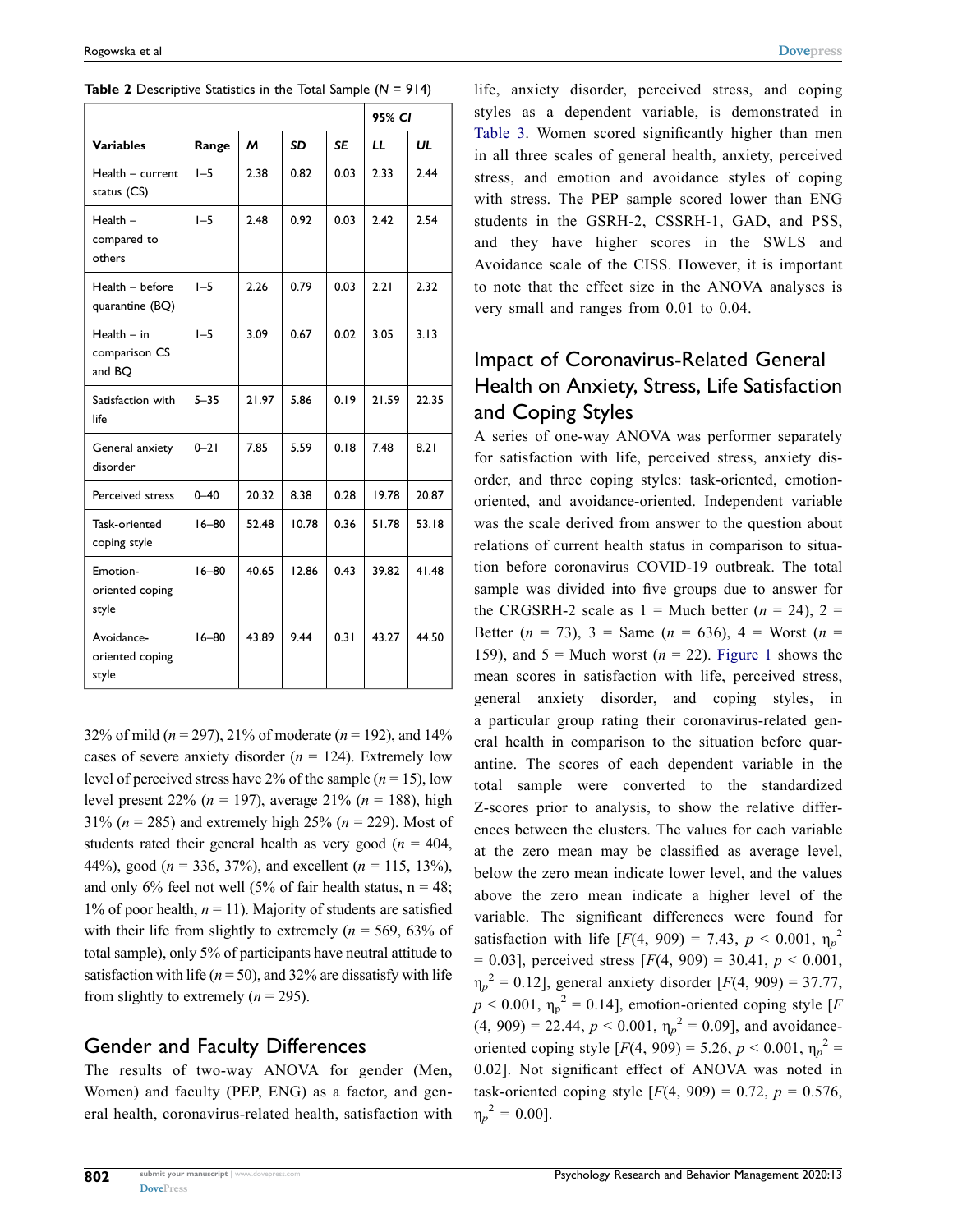|                                  | Women          |           | Men        |       |            |            |
|----------------------------------|----------------|-----------|------------|-------|------------|------------|
| <b>Variables</b>                 | M              | <b>SD</b> | M          | SD    | F(1910)    | $\eta_p^2$ |
| Health $-$ current status (CS)   | 2.44           | 0.77      | 2.34       | 0.85  | $5.28*$    | 0.01       |
| Health - compared to others      | 2.52           | 0.89      | 2.46       | 0.95  | $4.77*$    | 0.01       |
| Health - before quarantine (BQ)  | 2.26           | 0.74      | 2.27       | 0.83  | 0.81       | 0.00       |
| Health - in comparison CS and BQ | 3.14           | 0.65      | 3.05       | 0.68  | $4.70*$    | 0.01       |
| Satisfaction with life           | 22.61          | 5.51      | 21.49      | 6.08  | 2.59       | 0.00       |
| General anxiety disorder         | 8.86           | 5.40      | 7.08       | 5.61  | 30.29***   | 0.03       |
| Perceived stress                 | 21.64          | 8.00      | 19.33      | 8.53  | $24.51***$ | 0.03       |
| Task-oriented coping style       | 52.33          | 9.87      | 52.60      | 11.43 | 0.29       | 0.00       |
| Emotion-oriented coping style    | 42.63          | 13.13     | 39.15      | 12.46 | 17.97***   | 0.02       |
| Avoidance-oriented coping style  | 46.67          | 8.59      | 41.78      | 9.52  | 35.78***   | 0.04       |
|                                  | PEP            |           | <b>ENG</b> |       |            |            |
| Variables                        | $\overline{M}$ | <b>SD</b> | M          | SD    | F(1910)    | $\eta_p^2$ |
| Health - current status (CS)     | 2.35           | 0.75      | 2.40       | 0.86  | 2.56       | 0.00       |
| Health - compared to others      | 2.35           | 0.82      | 2.56       | 0.97  | $13.76***$ | 0.01       |
| Health - before quarantine (BQ)  | 2.19           | 0.71      | 2.31       | 0.83  | $5.79**$   | 0.01       |
| Health - in comparison CS and BQ | 3.09           | 0.65      | 3.09       | 0.68  | 0.63       | 0.00       |
| Satisfaction with life           | 22.80          | 5.52      | 21.46      | 6.02  | $7.06**$   | 0.01       |
| General anxiety disorder         | 7.53           | 5.35      | 8.04       | 5.72  | $8.11**$   | 0.01       |
| Perceived stress                 | 19.72          | 7.79      | 20.70      | 8.71  | $9.27**$   | 0.01       |
| Task-oriented coping style       | 52.56          | 9.99      | 52.44      | 11.26 | 0.07       | 0.00       |
| Emotion-oriented coping style    | 40.60          | 12.96     | 40.68      | 12.81 | 1.68       | 0.00       |
| Avoidance-oriented coping style  | 46.84          | 9.01      | 42.05      | 9.24  | $33.31***$ | 0.04       |

<span id="page-6-0"></span>**Table 3** Means, Standard Deviations, and Two-Way ANOVA Statistics for Study Variables

**Notes:** \**p* < 0.05, \*\**p* < 0.01, \*\*\**p* < 0.001.

# Explaining Anxiety Levels During Coronavirus Quarantine

The correlation analysis was performed to examine the association between all variables. As it is shown in [Table 4,](#page-7-1) task-oriented coping style is not related to anxiety and emotion-oriented coping, and avoidance coping style is not related to life satisfaction and coronavirus-related general health. The other variables correlate with each other at a high level of significance (*p* < 0.001). Hierarchical regression analysis was performed in three steps to examine the association of anxiety with demographic dimensions (gender and faculty), and general self-rated health, satisfaction with life, perceived stress and three coping styles: task-oriented, emotionoriented, and avoidance-oriented. The first model included two demographic variables: sex and faculty. Results of the regression analysis showed that both variables are significant predictors of anxiety, but they explain variance of dependent variable for about  $3\%$ ,  $\mathbb{R}^2$ 

 $= 0.03$ ,  $R^2_{adj.} = 0.03$ ,  $F(2, 911) = 15.80$ ,  $p < 0.001$ . The second model of regression included both demographic variables and also perceived stress, self-rated general health, and life satisfaction. The percent of variance explained raised in the second step to 54%,  $R^2$  = 0.55,  $R^2$ <sub>adj.</sub> = 0.54,  $F(5, 908)$  = 217.70,  $p \le$ 0.001. Among independent variables included in the model, all variables were found as significant predictors of anxiety disorders, except faculty and satisfaction with life. The third model of regression included variables from the second step and also three dimensions of coping style. This model explained for about 60% of total variance,  $R^2 = 0.61$ ,  $R^2_{\text{adj.}} = 0.60$ ,  $F(8, 905) = 175.23$ ,  $p < 0.001$ . Significant and positive predictors of anxiety disorders were such variables as perceived stress, general health, and both task-oriented and emotion-oriented coping styles. Faculty, satisfaction with life, and avoidance coping style were not found as a significant predictors of anxiety. More details are shown in [Table 5](#page-8-0).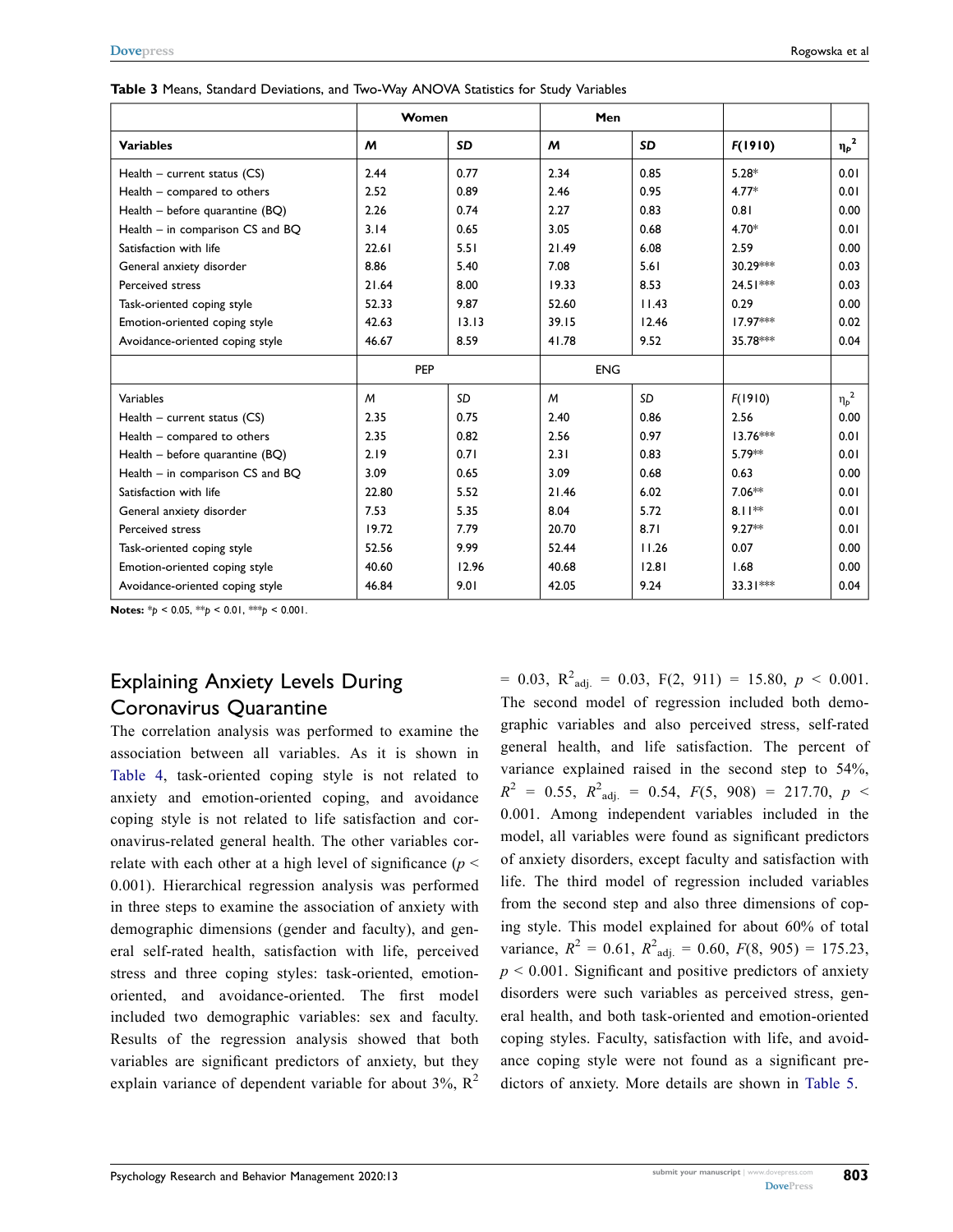<span id="page-7-0"></span>

Figure I Mean values of standardized Z-scores for satisfaction with life, perceived stress, general anxiety disorder, task-, emotion-, and avoidance-oriented coping,styles in a five groups of students representing self-rated current health status in comparison to the situation before coronavirus COVID-19 outbreak, as ranged between 1 = Much better to 5 = Much worst. Error bars represent 95% CI.

# **Discussion**

# Prevalence of Anxiety, Stress, Health and Satisfaction with Life in the Sample of Polish Students During Coronavirus Pandemic Outbreak

This study examined anxiety with regard to perceived stress, general health, and satisfaction of life among university students during the COVID-19 pandemic outbreak in Poland. We have expected that Polish students will experience lower levels of general health and satisfaction with life, and higher levels of stress and anxiety, than usual ratio, similar to the Chinese population.<sup>7–[13](#page-13-1),20</sup> Contrary to assumptions, the study results indicate that majority of students (94%) well-rated their health (as excellent, very good, or good). Also, there was an overall average level of satisfaction with life in the study sample, which is inconsistent with our hypothesis. The majority of Polish students demonstrate a high level of anxiety (65% have mild to severe GAD) and a high level of perceived stress (56% have high or extremely high scores). It must be noted that the prevalence of anxiety and high stress among Polish students is much higher than in previous studies conducted in China during the COVID-19 outbreak. $6-11,20,30$  $6-11,20,30$  $6-11,20,30$  $6-11,20,30$ 

<span id="page-7-2"></span>For instance, an online survey study found the 22.6% prevalence of anxiety, among the general population of Chinese citizens of Wuhan (China), during COVID-19 outbreak.<sup>30</sup> Huang and Zhao<sup>9</sup> suggest that the prevalence of GAD in the Chinese population is 35% during the COVID-19 pandemic outbreak. As it was evidenced by

| <b>Variables</b> |                                 | .,        | 2.        | З.        | 4.        | 5.        | 6.        | 7.        |
|------------------|---------------------------------|-----------|-----------|-----------|-----------|-----------|-----------|-----------|
| ι.               | Perceived stress                |           |           |           |           |           |           |           |
| 2.               | Satisfaction with life          | $-49***$  |           |           |           |           |           |           |
| 3.               | Health - current status         | $0.44***$ | $-.37***$ |           |           |           |           |           |
| 4.               | Health - before quarantine      | $0.27***$ | $-.30***$ | $0.69***$ |           |           |           |           |
| 5.               | General anxiety disorder        | $0.73***$ | $-.35***$ | $0.41***$ | $0.20***$ |           |           |           |
| 6.               | Task-oriented coping style      | $-.24***$ | $0.24***$ | $-19***$  | $-17***$  | $-.06$    |           |           |
| 7.               | Emotion-oriented coping style   | $0.64***$ | $-.40***$ | $0.38***$ | $0.24***$ | $0.66***$ | $-.01$    |           |
| 8.               | Avoidance-oriented coping style | $0.18***$ | 0.00      | $0.09**$  | $-.03$    | $0.21***$ | $0.17***$ | $0.38***$ |

<span id="page-7-1"></span>

| <b>Table 4</b> Correlation Matrix Between All Variables |  |
|---------------------------------------------------------|--|
|---------------------------------------------------------|--|

**Notes:** \*\**p* < 0.01, \*\*\**p* < 0.001.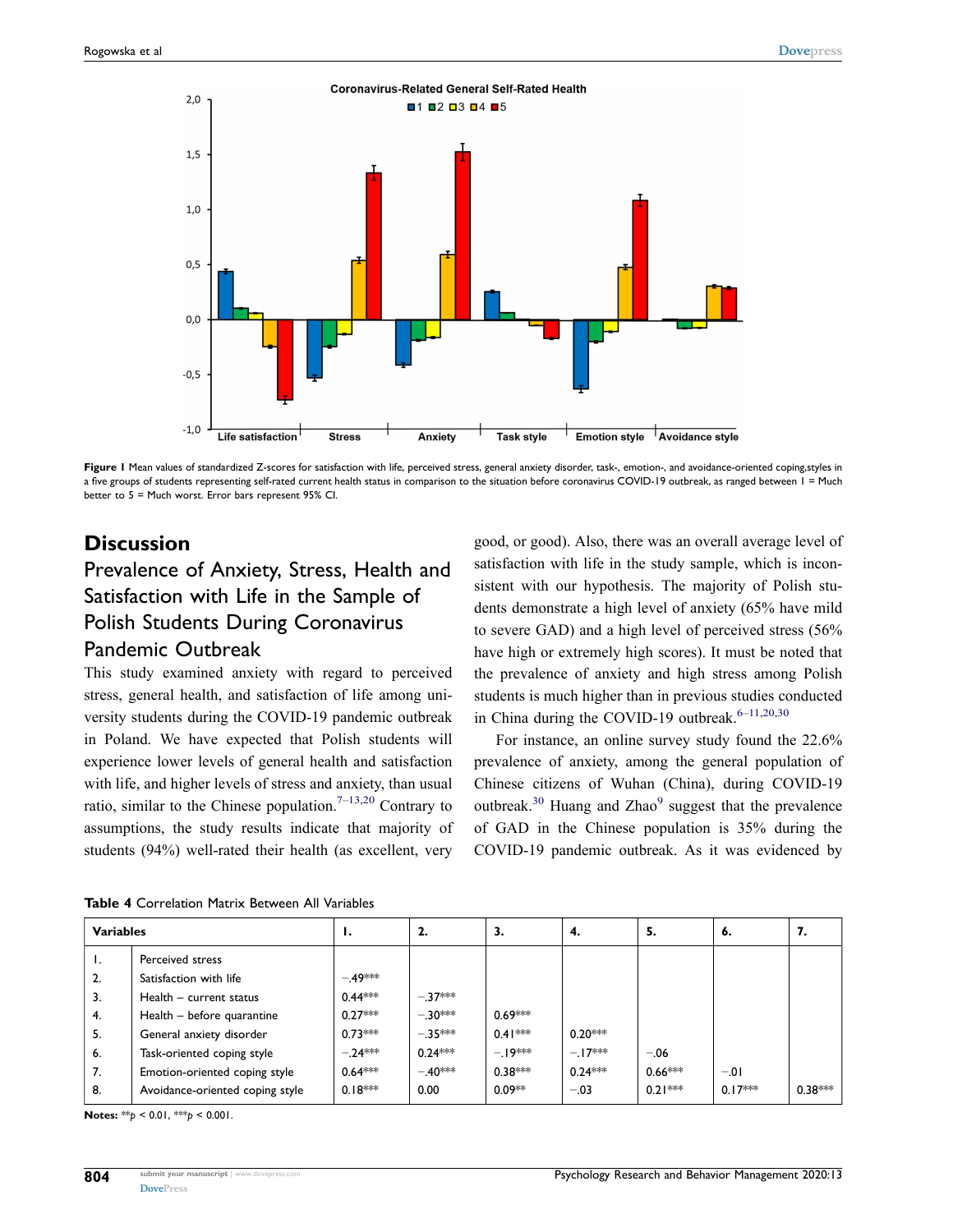|        |                                 |            |         | 95% CI for b |                 |            |       |                       |
|--------|---------------------------------|------------|---------|--------------|-----------------|------------|-------|-----------------------|
|        | <b>Variables</b>                |            | LL      | UL           | SE <sub>b</sub> | $\beta$    | $R^2$ | $R^2$ <sub>adj.</sub> |
| Step 1 |                                 |            |         |              |                 |            | 0.03  | $0.03***$             |
|        | Constant                        | 22.61 ***  | 21.58   | 23.64        | 0.52            |            |       |                       |
|        | Gender                          | $-2.81***$ | $-3.94$ | $-1.68$      | 0.58            | $-0.17***$ |       |                       |
|        | Faculty                         | $-1.79**$  | $-2.94$ | $-0.64$      | 0.59            | $-0.10**$  |       |                       |
| Step 2 |                                 |            |         |              |                 |            | 0.61  | $0.60***$             |
|        | Constant                        | 19.84 ***  | 17.53   | 22.14        | 1.17            |            |       |                       |
|        | Gender                          | $-1.14**$  | $-1.88$ | $-0.40$      | 0.38            | $-0.07**$  |       |                       |
|        | Faculty                         | $-0.31$    | $-1.05$ | 0.42         | 0.38            | $-0.02$    |       |                       |
|        | Health - current status         | $0.99***$  | 0.51    | 1.46         | 0.24            | $0.10***$  |       |                       |
|        | Satisfaction with life          | $-0.36***$ | $-0.43$ | $-0.30$      | 0.03            | $-0.26***$ |       |                       |
|        | General anxiety disorder        | $0.88***$  | 0.81    | 0.95         | 0.04            | $0.59***$  |       |                       |
| Step 3 |                                 |            |         |              |                 |            | 0.65  | $0.65***$             |
|        | Constant                        | 19.68***   | 16.71   | 22.65        | 1.51            |            |       |                       |
|        | Gender                          | $-0.83*$   | $-1.54$ | $-0.12$      | 0.36            | $-0.05*$   |       |                       |
|        | Faculty                         | $-0.50$    | $-1.22$ | 0.21         | 0.36            | $-0.03$    |       |                       |
|        | Health - current status         | $0.58*$    | 0.12    | 1.04         | 0.23            | $0.06*$    |       |                       |
|        | Satisfaction with life          | $-0.26***$ | $-0.32$ | $-0.19$      | 0.03            | $-0.18***$ |       |                       |
|        | General anxiety disorder        | $0.71***$  | 0.63    | 0.79         | 0.04            | $0.47***$  |       |                       |
|        | Task-oriented coping style      | $-0.12***$ | $-0.15$ | $-0.09$      | 0.02            | $-0.16***$ |       |                       |
|        | Emotion-oriented coping style   | $0.15***$  | 0.11    | 0.18         | 0.02            | $0.22***$  |       |                       |
|        | Avoidance-oriented coping style | 0.01       | $-0.03$ | 0.05         | 0.02            | 0.01       |       |                       |

<span id="page-8-0"></span>

| Table 5 Hierarchical Regression Results for Perceived Stress |  |  |  |
|--------------------------------------------------------------|--|--|--|
|--------------------------------------------------------------|--|--|--|

**Notes:** Gender was coded: Women = 0, Men = 1; Faculty was coded: ENG = 0, PEP = 1. \**p* < 0.05, \*\**p* < 0.01, \*\*\**p* < 0.001.

<span id="page-8-1"></span>Liang et al<sup>[22](#page-13-18)</sup> nearly 40% of the Chinese individuals were found to be prone to psychological problems just two weeks after the coronavirus outbreak. Zhang and  $Ma^{23}$ showed that Chinese respondents reported mild stressful impact of COVID-19 outbreak (only 7.6% of participants experienced moderate to severe stress impact) in the study. A review of the existing literature suggests that the most common psychological reactions to the COVID-19 pandemic are symptoms of anxiety and depression (16–28%) and self-reported stress  $(8\%)$ .<sup>23</sup>

<span id="page-8-2"></span>Firstly, differences exist between particular Chinese studies in prevalence stress and anxiety. It may be dependent on the stage of COVID-19 pandemic development. Secondly, various measurements used to assessing stress and anxiety might affect the outcome. Böckerman et  $al<sup>31</sup>$ showed that two health-related quality-of-life measures could not capture the negative effects of some chronic conditions (among self-reported somatic conditions and four psychiatric disorders) on subjective wellbeing in the Finnish population. On the other hand, university students <span id="page-8-3"></span>in Poland had higher scores in psychological distress compared to students from the UK and Germany in past research.[19](#page-13-8) It was suggested that the reasons were related to financial and job market problems. Marek et  $al<sup>32</sup>$  $al<sup>32</sup>$  $al<sup>32</sup>$ noticed a high level of anxiety among 29% of medical students.

The other explanation of the inconsistency between Chinese and Polish study results may be related to crosscultural differences. Chinese is a collective society, whereas Polish is individualistic. Lack of controllability caused by COVID-19 may be perceived as more dangerous among people from individualistic countries, like Poland. On the other hand, collectivist society can give more support to its members. Li et  $al<sup>6</sup>$  found that Chinese people were more concerned about health and family during the COVID-19 pandemic outbreak and less concern for leisure and friends. Zhang and  $Ma^{23}$  $Ma^{23}$  $Ma^{23}$ showed that their Chinese respondents reported increasing support from close relatives and friends, and increasing shared feeling and caring with family members. That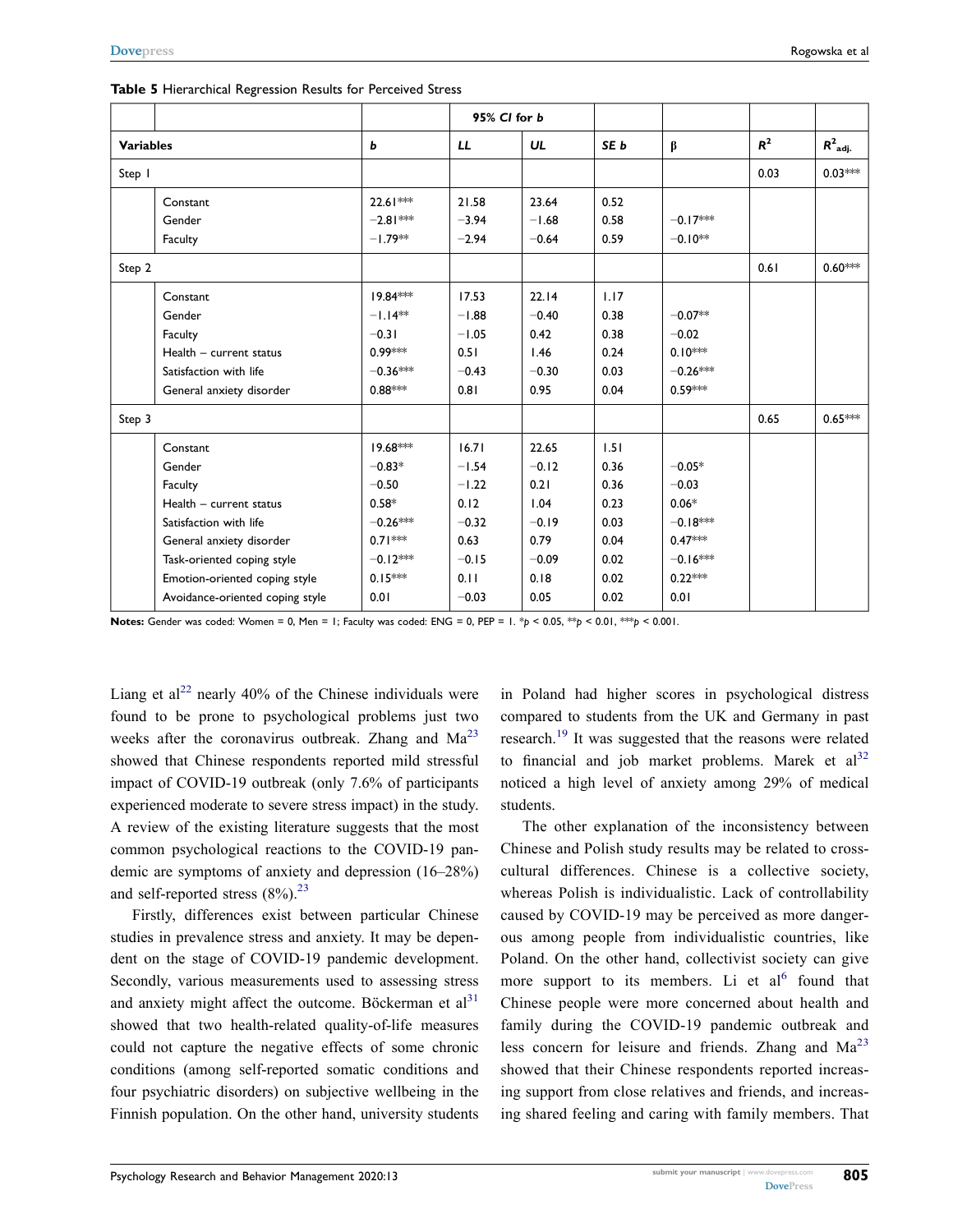protective buffer in the Chinese population may play a key role in controlling stress and anxiety during the pandemic. However, because the support from family and friends was not examined in the present study, future research should assess this question in the Polish students.

<span id="page-9-0"></span>There may be several reasons to experience increased anxiety during the general quarantine of a coronavirus in the student's population. The majority of Polish students work and studying concurrently.<sup>33</sup> For many students, their gainful employment is the only source of income during their studies. In Poland, income from work among university students is a more substantial component than the European average (40%), while all other parts, such as family contribution (46%), public support (11%) and others (3%), are slightly smaller.<sup>[34](#page-13-22)</sup> During the COVID-19 outbreak and a general quarantine, most of the students had to leave the dorms and the university city and go to their family homes. The vast majority of students lost their jobs - the primary source of income. Similarly, the risk of losing a job appeared in their parents (who also contribute significantly to maintenance during their studies). The entire labor market collapsed, so araises concerns about finding a job in the future after graduation. The disruption of educational activities due to a cancellation of the traditional model of person-to-person educational didactics, lectures, and chalk talks, can have a negative impact on academic achievement.<sup>[35](#page-13-23),36</sup> A sudden change in the education system with closed educational institutions, and the implementation of large-scale, long-distance web-based teaching in a virtual learning platform, have proved to be very difficult for many students and lecturers, which is additional sources of stress.<sup>[37](#page-13-25),38</sup> Many students from rural areas reported unavailability or poor internet connection, which has an impact on complete their tasks at virtual educational platforms. Prolonged isolation and social distancing, loss of contact with lecturers, and lack of support from classmates, and concerns about the postponement of examinations, lead to increased fear of passing the semester. Many university students feel lost in the new situation related to coronavirus quarantine.

<span id="page-9-3"></span><span id="page-9-2"></span><span id="page-9-1"></span>Also, perceived state support and a high level of uncertainty may have an impact on the levels of stress and anxiety. The situation during the COVID-19 pandemic outbreak is difficult in Poland. Trust in the state is very poor.<sup>[39](#page-13-27)</sup> The medical service has various problems for many years, and current support is usually inappropriate. The number of coronavirus tests is too small

(much smaller than in other countries). The public information is a subject of propaganda, the low regulation is insufficient in the pandemic state, and support of the governments is very weak or none at all. All of these problems may generate more reason for assessing the higher perception of risk related to the COVID-19 outbreak, which, in consequence, may lead to increase stress and anxiety. More research is needed from various countries, to fully explain the disparities in prevalence stress and anxiety during coronavirus quarantine.

# Gender Differences in the Wellbeing Indices of University Students

In the present study, significantly worst indices of mental health demonstrate female students than males in such self-rated dimensions as physical health, anxiety, and stress. This result is consistent with the study of Wang et al<sup>[11](#page-13-2)</sup> in which female gender and poor self-rated health status were significantly associated with a higher level of stress, anxiety, and also with a higher perceived impact of the outbreak on the individual's life. Also, the first nationwide, large-scale survey study showed that psychological distress is significantly higher in the female population of China during the COVID-19 epidemic, in comparison to males.[40](#page-13-28) However, the other studies conducted in China during the COVID-19 pandemic outbreak did not found gender differences in mental health. Gender had no significant effect on anxiety among medical college students,  $20$  as well as among the general population. $9$  Also, Zhang and Ma<sup>[23](#page-13-10)</sup> did not found gender differences in the stressful impact of the COVID-19 outbreak. This inconsistency may be related to cross-cultural differences.

<span id="page-9-5"></span><span id="page-9-4"></span>On the other hand, most of the research on mental disorders indicates that women scored higher in anxiety than men, which is consistent with our findings. $41$  Worry about health, social relationship, work and socioeconomic status, and directly about the future, may increase during coronavirus pandemic quarantine. In the metaanalytic review, Olatunji et  $al<sup>41</sup>$  $al<sup>41</sup>$  $al<sup>41</sup>$  demonstrated a greater severity and frequency of worry in patients with an anxiety disorder (GAD), than among nonpsychiatric controls. Worry may also help explain gender differences, with higher stress, and anxiety among women. According to biological explanations, women are more vulnerable to maladaptive rumination and worry during the premenstrual period, the postpartum period, and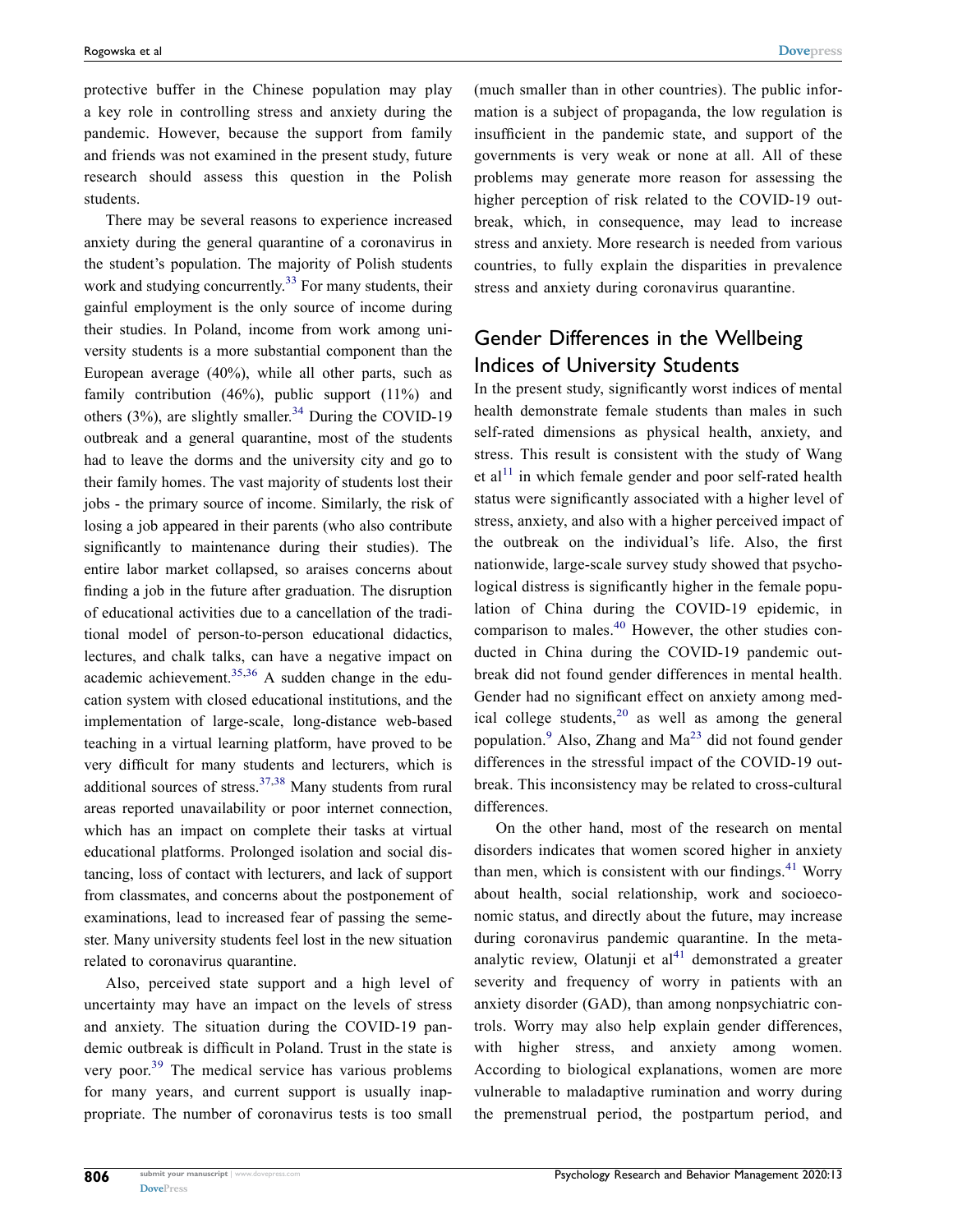menopause, which is determined by hormonal fluctuations. Conversely, gender differences in anxiety may be explained, using differences in coping style. Women tended to more frequently use an emotion-oriented and avoidance-oriented coping styles when compared to men.

# Faculty Differences the Wellbeing Among University Students

Faculty also may have an impact on the mental health of university students. Similar to other studies, evidence of this study indicates that there is a positive effect of PA on wellbeing during coronavirus pandemic outbreak among University students. $14-17$  $14-17$  The sample of physical education faculty showed significantly better general health (lower scores), lower level of anxiety and perceived stress, and also higher levels of life satisfaction than their peers from engineering faculty. It may suggest that the PEP students are much better at dealing with the difficult situation caused by the coronavirus quarantine, that ENG group. Our research is consistent with growing evidence in the scientific literature that physical activity (in particular aerobic exercises, such as running or cycling) modulates hormones, amino acids, and neurotransmitters levels, decreasing psychological stress and alleviating depression and anxiety. [15](#page-13-30) Recent research indicates that an active lifestyle with an appropriate level of exercise and healthy dietary habits can affect immune aging positively.<sup>17</sup> Maintaining a high level of physical activity with age may improve many features of immunosenescence.<sup>14</sup> A recent review showed that increasing the aerobic capacity could improve immune competence, which fulfills the protective role against COVID-19, decreasing its severity.<sup>[16](#page-13-6)</sup> The mechanism of improving immunity based on 1) increasing the function of immune cells and immunoglobulins regulating CRP levels and lead to decrease anxiety and depression; 2) improving the respiratory system and restoring lung tissue elasticity and strength; 3) decreasing COVID-19 risk factors.

<span id="page-10-0"></span>However, Zhang et al $^{13}$  $^{13}$  $^{13}$  showed that satisfaction with life is negatively associated with hours of exercise among working adults in China one month into the COVID-19 outbreak. Those individuals who exercised a lot (above 2.5 hours per day) were less satisfied than suggests that they might be more frustrated by the restrictions due to the outbreak. First of all, everyday physical training lasting more than 2.5 hours may be very aggravating and indicate rather an exercise addiction, which is related to insomnia

and also dissatisfaction, irritation, and fear if the routine is changed. Most of the people do physical exercise outside the home, in beautiful surroundings among nature or with other people in the fitness club, gym hall, or playground. A diverse environment and meetings with a team of players are as important (or even more) as physical activity. Home-based physical training can be limited and boring, and thus may increase frustration and angry.

# Impact of Coronavirus-Related Health on Anxiety, Stress, General Health, and Satisfaction with Life

A high level of stress and anxiety may be interpreted as a consequence of fear for health during the COVID-19 pandemic outbreak, as it was evidenced in ANOVA outcomes in this study. The most significant differences were found between groups that feel much better during coronavirus quarantine, and those that rated their general health as much worst now in comparison to situation before COVID-19 outbreak, regards anxiety (effect size was  $\eta_p^2$ )  $= 0.14$ ), perceived stress (effect size was  $\eta_p^2 = 0.12$ ), and emotion-oriented coping style (effect size was  $\eta_p^2 = 0.09$ ). The other group's differences in life satisfaction and avoidance coping style are significant at *p*-value < 0.001 but may have marginal importance since effect size are very poor  $(\eta_p^2)$  was between 0.01 and 0.03). Those of university students, who felt the worst, also experienced anxiety and stress highly, and frequently use emotionoriented coping, which is related to discharge of negative emotions such as anger, irritation, frustration, or sadness. This result is consistent with previous research.<sup>5–[9,](#page-13-3)[13](#page-13-1),[20](#page-13-9)-[23](#page-13-10)</sup> Hao et  $al<sup>21</sup>$  $al<sup>21</sup>$  $al<sup>21</sup>$  showed that individuals with poor or worse physical health status during the COVID-19 pandemic outbreak also scored significantly higher in anxiety, and stress. Dar et al<sup>42</sup> showed that stressful situations could increase anxiety.

# <span id="page-10-2"></span><span id="page-10-1"></span>Relationship of Anxiety with Health, Life Satisfaction, Stress, and Coping Styles, During Coronavirus Quarantine

This study aimed to explain anxiety during the general coronavirus quarantine. The result of correlation analysis suggests that a high level of anxiety is related to higher stress, worst health, lower levels of satisfaction with life, and more frequent using emotional-oriented and avoidance-oriented coping styles. A task-oriented coping style is not correlated with anxiety. The relationship between

**807**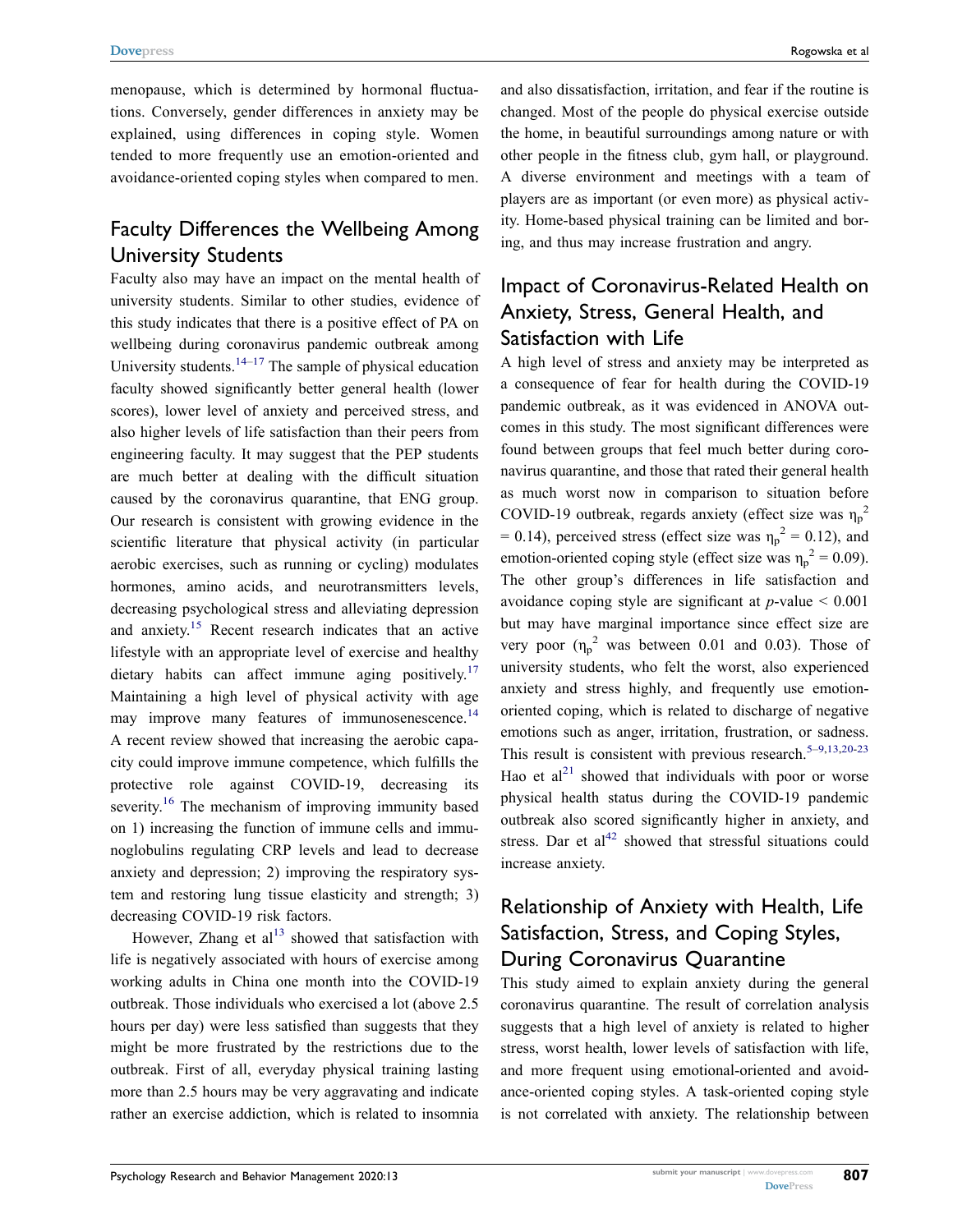anxiety, physical health, satisfaction with life, perceived stress, and coping styles, found in this study, is consistent with previous research.<sup>[5](#page-12-4)-9,[13](#page-13-1)[,20-](#page-13-9)[23](#page-13-10)</sup>

For the first time, we had performed multiple hierarchical regression analysis to explain the specific relationship of anxiety with perceived stress, general physical health, satisfaction with life, and three styles of coping with stress (task-, emotion-, and avoidance-oriented), when such confounding as gender and faculty were under control. The full model of hierarchical regression analysis accounted for 54% of the variance and indicated that the most important for anxiety are following variables: perceived stress, physical health, emotion-oriented coping, task-oriented coping, and gender (women rated their stress at higher levels than men). Interestingly, the task-oriented coping style is related positively with anxiety in this model of regression. Some research indicates that anxiety is negatively associated with problem-focused coping, and changing perspective, while positively with searching support, emotion-focused and avoidance coping.<sup>[42–](#page-13-32)[44](#page-14-0)</sup> On the other hand, Kasi et al<sup>45</sup> found that such problem-focused coping strategies as acceptance, use of instrumental support, and active coping, were most commonly used in patients with an anxiety disorder. It seems possible that people who most often use a task-oriented style of coping with a stressful situation, effectively reduce the level of stress (as shown in this study) while increasing the level of anxiety. Increased anxiety appears to be associated with the unpredictable COVID-19 pandemic situation, with extremely high uncertainty about the future. Taskoriented coping styles may be useless and instead increase the level of frustration when people cannot perform tasks and create plans for the future due to quarantine restrictions.

<span id="page-11-1"></span><span id="page-11-0"></span>There are several recommendation to cope with the coronavirus outbreak. We suggest that University students need to be more engaged in physical activity, even more than usual. Systematic physical activity at the level of physical recreation may help to reduce stress and anxiety, as well as to maintain physical fitness, body efficiency, and proper body weight.

<span id="page-11-2"></span>Home-based physical training is recommended during coronavirus quarantine.<sup>[17,](#page-13-5)[46](#page-14-2)</sup>

<span id="page-11-3"></span>Geldsetzer<sup>[47](#page-14-3)</sup> performer an online survey to determine knowledge and perceptions of coronavirus disease among the general public in the United States and the United Kingdom. Although most of the participants reported good knowledge of the common symptoms and transmission of COVID-19, a misconception concerns about how to prevent infection and the recommended careseeking behavior. The findings indicate the critical role of media, clinicians, and public health authorities, who should modeling behavior and provide information campaigns to reduce misperceptions during the COVID-19 outbreak.

Chaturvedi<sup>4</sup> postulates that the main protective strategies during the COVID-19 outbreak should be focused on training of social skills, encouraging social interactions, and reducing social distances. Because of limited activities which individuals can engage at home, Chaturvedi<sup>[4](#page-12-3)</sup> suggests enhancing the use of mobile phones or the internet and mainly using social media.

<span id="page-11-4"></span>However, Gao et  $al^{30}$  showed that mental health problems (anxiety and depression) are positively associated with frequent social media exposure during the COVID-19 outbreak. Thus, we recommended our students to the use of social media with caution. Brinkman<sup>[48](#page-14-4)</sup> suggests some strategies focused on increasing awareness of how to manage anxieties and fears and effectively cope with the COVID-19 virus. Saleh et  $al<sup>49</sup>$  showed significant improvements in coping with stress, and greater satisfaction with studies among college students, after applying the online self-help program based on cognitive-behavioral therapy, and composed just of four sessions.

<span id="page-11-5"></span>Also, Hiremath et  $al<sup>50</sup>$  formulated several tips to overcome the impact of COVID-19 on mental health, including anxiety, panic, and fear, loneliness, difficulty in concentrating, low motivation and a state of distraction, negative emotional spirals, desperation, financial strain, and apprehension about future. To reduce mental stress threshold, Hiremath et al<sup>50</sup> suggest to prioritize physical and mental health, sleep thoroughly, eat healthy food, exercise regularly, and to include meditation to an everyday routine. Liu et  $al<sup>51</sup>$  proved the efficacy of progressive muscle relaxation in reducing anxiety and improving sleep quality during COVID-19.

<span id="page-11-7"></span><span id="page-11-6"></span>The students with diagnosed mental problems, such as depression or anxiety disorder, should be under constant control of psychological and psychiatric services. Hao et  $al<sup>21</sup>$  examined physical and psychiatric symptoms among psychiatric patients as compared to healthy control subjects from Chongqing (China). The mean scores in stress, and anxiety, were significantly higher in psychiatric patients than healthy controls. Also, psychiatric patients demonstrated higher levels of anger, impulsivity, severe worries about their physical health, and more intense suicidal ideation, when compared to healthy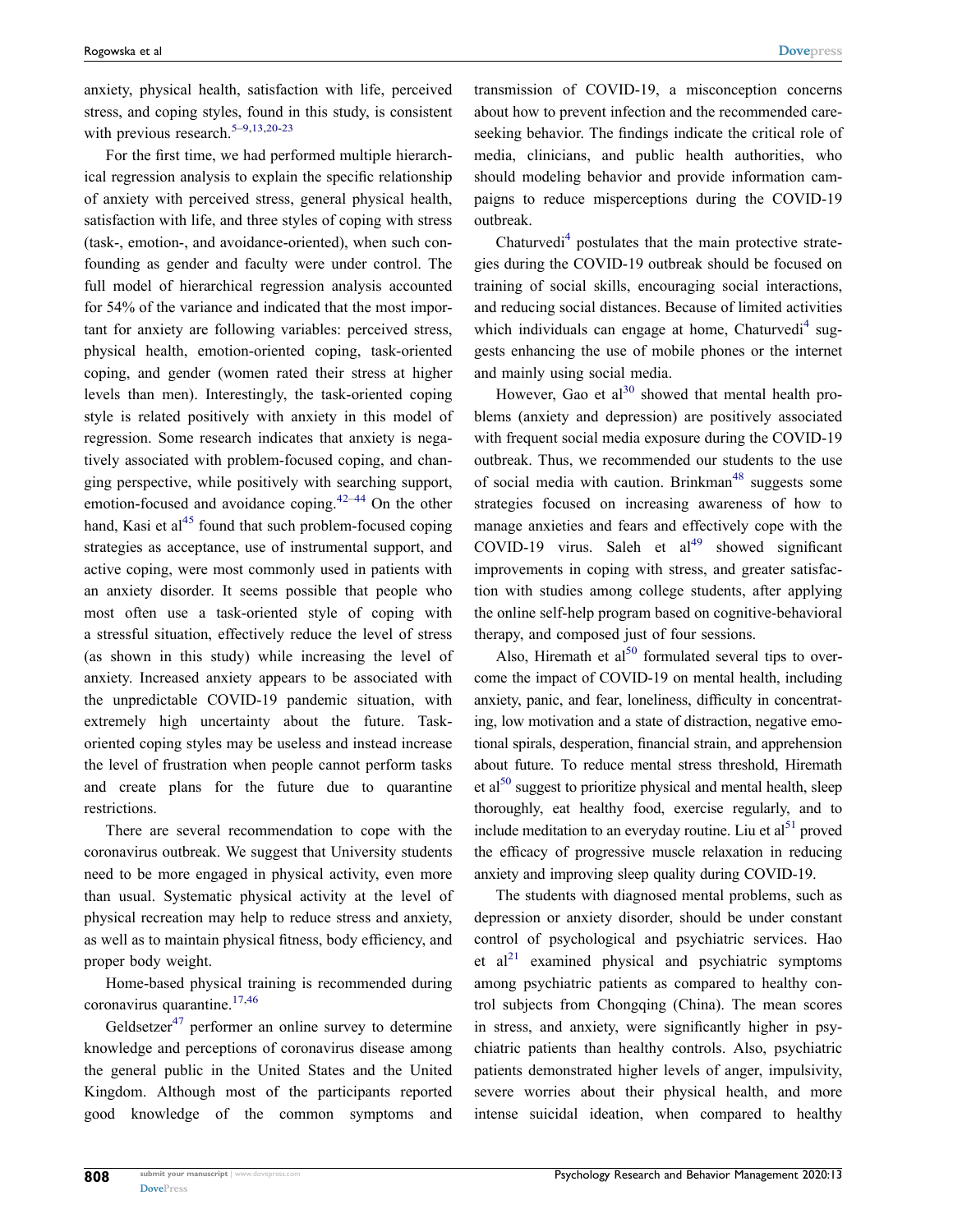<span id="page-12-6"></span>controls. Hu et  $al<sup>52</sup>$  $al<sup>52</sup>$  $al<sup>52</sup>$  emphasize the role and need for the development of online mental services to help maintain the support of mentally ill patients during the COVID-19 pandemic.

### Limitation of the Study

There is some limitation of this study. Although the sample size in the present study is large and representative for technical university, the results of this study may not be generalized to the whole population of university students in Poland as well as in other countries. More research is necessary to compare the wellbeing of university students around the world. Future research should include students from various types of universities (private and national) and faculties (eg, medical, social sciences, or technical). The research concerns the beginning of the general coronavirus quarantine, when the level of stress and anxiety may be the highest. It is possible that over time and the acquisition of competence in dealing with the coronavirus quarantine, stress and anxiety would be gradually reduced. Future research should be performed prospectively at various stages of coronavirus spread. The response rate could contribute to a biased sample in the present study. It is possible, that those students who feel overall well did not participate in the research, whereas those who experience higher discomfort during the COVID-19 pandemic, were more likely to share their negative emotions trough survey form. Thus stress and anxiety may be overestimated here due to fear related to the coronavirus outbreak. On the other hand, psychiatric disorders were not under control in this study, so mean levels of anxiety and stress in this study could be heightened by the participation of people with a past history of anxiety, depression, or posttraumatic stress disorder. In future studies, cases of people with mental disorders should be excluded from the analysis. Finally, this study did not control for such variables related to anxiety and stress as contact with family, habitat (alone vs with family), time spent on social media sites. Further research should include these covariates in examining anxiety and stress during COVID-19 among university students.

# **Conclusion**

The main conclusion of this research is that university students experience very high anxiety and stress during the COVID-19 pandemic and they need support and guideline to better manage stress and fear in this unusual situation. Fortunately, the university seems an excellent environment to implement protective strategies focused on preventing mental disorders as well as psychological intervention and treatment. The results of the study suggest that students need more competences to cope with coronavirusrelated stress. First of all, a higher risk of negative consequences of coronavirus outbreak on wellbeing regards female students and those of engineering faculty.

We may conclude that if students worry too much about their health, the level of stress may increase, which may be an additional source of anxiety. Simultaneously, students should use to the less extend emotion-oriented coping to reduce anxiety, which is related to such strategies of coping as self-focused emotional reactions towards stress, such as blame, angry, tense, daydreaming, selfpreoccupation. In particular, task-oriented coping, focusing on resolve problems, troubleshooting, seeking relevant information, and try to changing or eliminating the source of stress, seems ineffective because of uncontrollable and unpredictable coronavirus pandemic. University should implement intervention programs to prevent mental health disorders during COVID-19 quarantine. On the other hand, university students could choose some of the recommended strategies to improve their skills to cope with stress and anxiety during coronavirus pandemic.

# **Acknowledgment**

This research was financially supported by the Opole University of Technology.

# **Disclosure**

The authors report no conflicts of interest in this work.

# **References**

- <span id="page-12-0"></span>1. Kakodkar P, Kaka N, Baig MN. A comprehensive literature review on the clinical presentation, and management of the pandemic coronavirus disease 2019 (COVID-19). *Cureus*. [2020](#page-0-2);12(4):e7560. doi:[10.7759/cureus.7560](https://doi.org/10.7759/cureus.7560)
- <span id="page-12-1"></span>2. Baloch S, Baloch MA, Zheng T, Pei X. The coronavirus disease 2019 (COVID-19) pandemic. *Tohoku J Exp Med*. [2020;](#page-0-3)250(4):271–278. doi:[10.1620/tjem.250.271](https://doi.org/10.1620/tjem.250.271)
- <span id="page-12-2"></span>3. Brooks SK, Webster RK, Smith LE, et al. The psychological impact of quarantine and how to reduce it: a rapid review of the evidence. *Lancet*. [2020;](#page-1-0)395:912–920. doi:[10.1016/S0140-6736\(20\)30460-8](https://doi.org/10.1016/S0140-6736(20)30460-8)
- <span id="page-12-3"></span>4. Chaturvedi SK. C COVID −19, coronavirus, and mental health rehabilitation at times of crisis. *J Psychosoc Rehabil Ment Health*. [2020](#page-1-1);7:1–2.
- <span id="page-12-4"></span>5. Ahorsu DK, Lin CY, Imani V, Saffari M, Griffiths MD, Pakpour AH. The fear of COVID-19 scale: development and initial validation. *Int J Ment Health Addict*. [2020](#page-1-1);1–9. doi:[10.1007/s11469-020-00270-8](https://doi.org/10.1007/s11469-020-00270-8)
- <span id="page-12-5"></span>6. Li S, Wang Y, Xue J, Zhao N, Zhu T. The impact of COVID-19 epidemic declaration on psychological consequences: a study on active Weibo users. *Int J Environ Res Public Health*. [2020;](#page-1-2)17(6):2032. doi:[10.3390/ijerph17062032](https://doi.org/10.3390/ijerph17062032)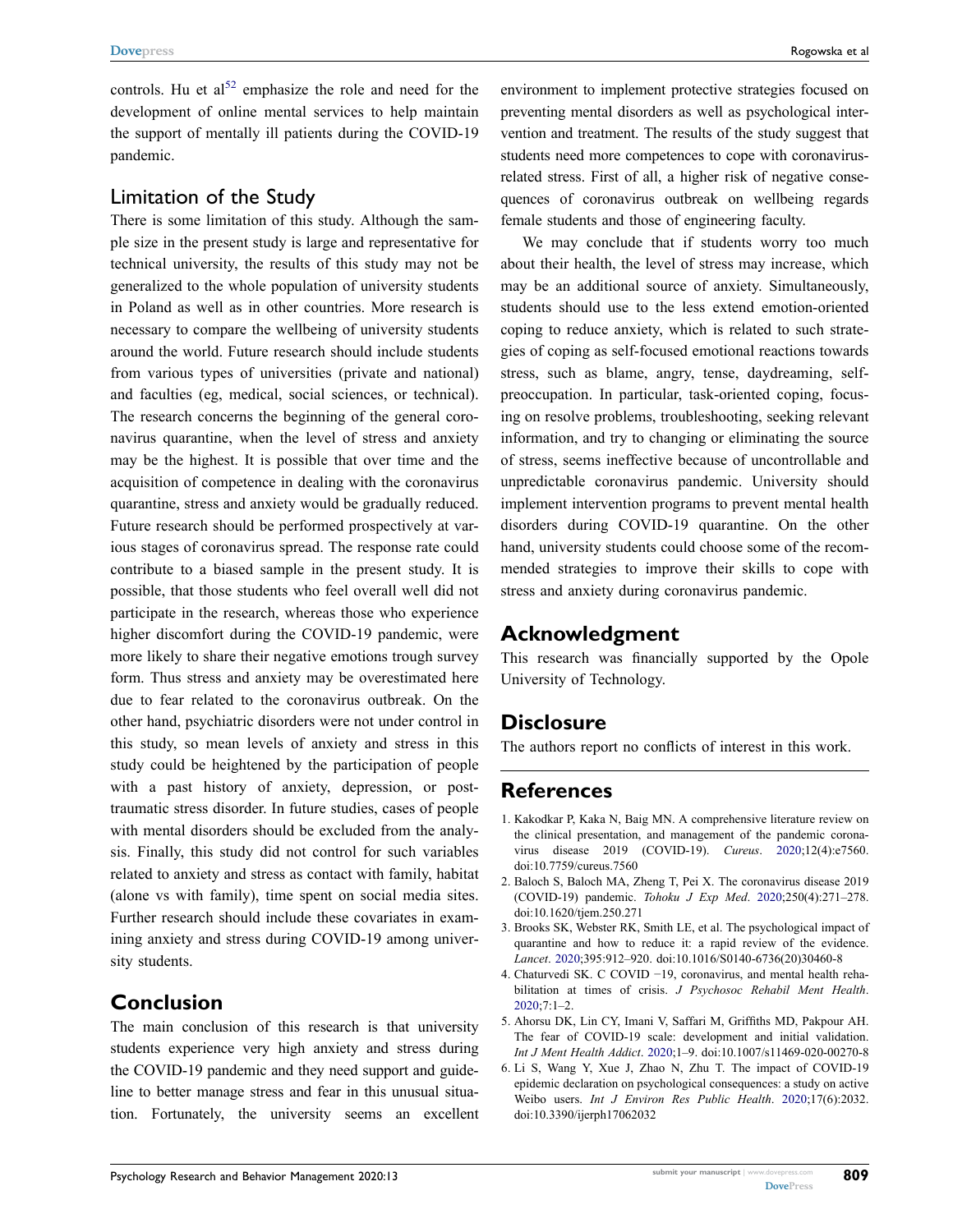- <span id="page-13-0"></span>7. Ahmed Z, Ahmed O, Aibao Z, Hanbin S, Siyu L, Ahmad A. Epidemic of COVID −19 in china and associated psychological problems. *Asian J Psychiatr*. [2020;](#page-1-3)51:102092. doi:[10.1016/j.](https://doi.org/10.1016/j.ajp.2020.102092)  [ajp.2020.102092](https://doi.org/10.1016/j.ajp.2020.102092)
- 8. Huang Y, Zhao N. Chinese mental health burden during the COVID-19 pandemic. *Asian J Psychiatr*. 2020;51:102052. doi:[10.1016/j.ajp.2020.102052](https://doi.org/10.1016/j.ajp.2020.102052)
- <span id="page-13-3"></span>9. Huang Y, Zhao N. Generalized anxiety disorder, depressive symptoms and sleep quality during COVID-19 outbreak in China: a web-based cross-sectional survey. *Psychiatry Res*. [2020](#page-1-3);288:112954. doi:[10.1016/j.psychres.2020.112954](https://doi.org/10.1016/j.psychres.2020.112954)
- 10. Rajkumar RP. Covid-19 and mental health: a review of the existing literature. *Asian J Psychiatr*. 2020;52:102066. doi:[10.1016/j.](https://doi.org/10.1016/j.ajp.2020.102066)  [ajp.2020.102066](https://doi.org/10.1016/j.ajp.2020.102066)
- <span id="page-13-2"></span>11. Wang C, Pan R, Wan X, et al. Immediate psychological responses and associated factors during the initial stage of the 2019 coronavirus disease (COVID-19) epidemic among the general population in China. *Int J Environ Res Public Health*. [2020;](#page-1-4)17(5):1729. doi:[10.3390/ijerph17051729](https://doi.org/10.3390/ijerph17051729)
- 12. Wang C, Pan R, Wan X, et al. A longitudinal study on the mental health of general population during the COVID-19 epidemic in China. *Brain Behav Immun*. 2020;87:40–48. doi:[10.1016/j.](https://doi.org/10.1016/j.bbi.2020.04.028)  [bbi.2020.04.028](https://doi.org/10.1016/j.bbi.2020.04.028)
- <span id="page-13-1"></span>13. Zhang SX, Wang Y, Rauch A, et al. Unprecedented disruption of lives and work: health, distress and life satisfaction of working adults in china one month into the COVID-19 outbreak. *Psychiatr Res*. [2020;](#page-1-5)288:112958. doi:[10.1016/j.psychres.2020.112958](https://doi.org/10.1016/j.psychres.2020.112958)
- <span id="page-13-4"></span>14. Duggal NA, Pollock RD, Lazarus NR, Harridge S, Lord JM. Major features of immunesenescence, including reduced thymic output, are ameliorated by high levels of physical activity in adulthood. *Aging Cell*. [2018;](#page-1-6)17(2):e12750. doi:[10.1111/acel.12750](https://doi.org/10.1111/acel.12750)
- <span id="page-13-30"></span>15. Heijnen S, Hommel B, Kibele A, Colzato LS. Neuromodulation of aerobic exercise-a review. *Front Psychol*. [2016;](#page-10-0)6:1890. doi:[10.3389/](https://doi.org/10.3389/fpsyg.2015.01890)  [fpsyg.2015.01890](https://doi.org/10.3389/fpsyg.2015.01890)
- <span id="page-13-6"></span>16. Mohamed AA, Alawna M. Role of increasing the aerobic capacity on improving the function of immune and respiratory systems in patients with coronavirus (COVID-19): a review. *Diabetes Metab Syndr*. [2020;](#page-1-7)14(4):489–496. doi:[10.1016/j.dsx.2020.04.038](https://doi.org/10.1016/j.dsx.2020.04.038)
- <span id="page-13-5"></span>17. Weyh C, Krüger K, Strasser B. Physical activity and diet shape the immune system during aging. *Nutrients*. [2020;](#page-1-6)12(3):622. doi:[10.3390/nu12030622](https://doi.org/10.3390/nu12030622)
- <span id="page-13-7"></span>18. World Health Organization. *Be active during COVID-19*. [homepage on the Internet]; [2020.](#page-1-5) Available from: [https://www.who.int/emergen](https://www.who.int/emergencies/diseases/novel-coronavirus-2019/question-and-answers-hub/q-a-detail/be-active-during-covid-19)  [cies/diseases/novel-coronavirus-2019/question-and-answers-hub](https://www.who.int/emergencies/diseases/novel-coronavirus-2019/question-and-answers-hub/q-a-detail/be-active-during-covid-19) [/q-a-detail/be-active-during-covid-19.](https://www.who.int/emergencies/diseases/novel-coronavirus-2019/question-and-answers-hub/q-a-detail/be-active-during-covid-19) Accessed June 5, 2020.
- <span id="page-13-8"></span>19. Essau CA, O'Callaghan J, Ederer E, Bokszczanin A, Sasagawa S. Depressive, anxiety, and stress symptoms among young people from three european countries. In: Głębocka A, Gawor A, editors. *Quality of Life - Different Perspectives*. Kraków, Poland: Oficyna Wydawnicza Impuls; [2008:](#page-1-8)105–113.
- <span id="page-13-9"></span>20. Cao W, Fang Z, Hou G, et al. The psychological impact of the COVID-19 epidemic on college students in China. *Psychiatry Res*. [2020;](#page-1-9)287:112934. doi:[10.1016/j.psychres.2020.112934](https://doi.org/10.1016/j.psychres.2020.112934)
- <span id="page-13-31"></span>21. Hao F, Tan W, Jiang L, et al. Do psychiatric patients experience more psychiatric symptoms during COVID-19 pandemic and lockdown? A case-control study with service and research implications for immunopsychiatry. *Brain Behav Immun*. [2020](#page-10-1);87:100–106. doi:[10.1016/j.bbi.2020.04.069](https://doi.org/10.1016/j.bbi.2020.04.069)
- <span id="page-13-18"></span>22. Liang L, Ren H, Cao R, et al. The effect of COVID-19 on youth mental health. *Psychiatr Q*. [2020;](#page-8-1)1–12. doi:[10.1007/s11126-020-](https://doi.org/10.1007/s11126-020-09744-3)  [09744-3](https://doi.org/10.1007/s11126-020-09744-3).
- <span id="page-13-10"></span>23. Zhang Y, Ma ZF. Impact of the COVID-19 pandemic on mental health and quality of life among local residents in Liaoning Province, China: a cross-sectional study. *Int J Environ Res Public Health*. [2020](#page-2-0);17(7):2381. doi:[10.3390/ijerph17072381](https://doi.org/10.3390/ijerph17072381)
- <span id="page-13-11"></span>24. Spitzer RL, Kroenke K, Williams JBW, Löwe B. A brief measure for assessing generalized anxiety disorder: the GAD-7. *Arch Intern Med*. [2006](#page-3-1);166(10):1092–1097. doi:[10.1001/archinte.166.10.1092](https://doi.org/10.1001/archinte.166.10.1092)
- <span id="page-13-12"></span>25. DeSalvo KB, Fisher WP, Tran K, Bloser N, Merrill W, Peabody J. Assessing measurement properties of two single-item general health measures. *Qual Life Res*. [2006](#page-3-2);15(2):191–201. doi:[10.1007/s11136-](https://doi.org/10.1007/s11136-005-0887-2) [005-0887-2](https://doi.org/10.1007/s11136-005-0887-2)
- <span id="page-13-13"></span>26. DeSalvo KB, Fan VS, McDonell MB, Fihn SD. Predicting mortality and healthcare utilization with a single question. *Health Serv Res*. [2005](#page-3-3);40(4):1234–1246. doi:[10.1111/j.1475-6773.2005.00404.x](https://doi.org/10.1111/j.1475-6773.2005.00404.x)
- <span id="page-13-14"></span>27. Diener E, Emmons RA, Larsen R, Griffin S. The satisfaction with life scale. *J Pers Assess*. [1985;](#page-4-0)49:71–75. doi:[10.1207/s15327752jpa4901\\_13](https://doi.org/10.1207/s15327752jpa4901_13)
- <span id="page-13-15"></span>28. Cohen S, Kamarck T, Mermelstein R. A global measure of perceived stress. *J Health Soc Behav*. [1983;](#page-4-1)24(4):385–396. doi:[10.2307/](https://doi.org/10.2307/2136404) [2136404](https://doi.org/10.2307/2136404)
- <span id="page-13-16"></span>29. Endler NS, Parker JD. Multidimensional assessment of coping: a critical evaluation. *J Pers Soc Psychol*. [1990;](#page-4-2)58(5):844–854. doi:[10.1037//0022-3514.58.5.844](https://doi.org/10.1037//0022-3514.58.5.844)
- <span id="page-13-17"></span>30. Gao J, Zheng P, Jia Y, et al. Mental health problems and social media exposure during COVID-19 outbreak. *PLoS One*. [2020;](#page-7-2)15(4): e0231924. doi:[10.1371/journal.pone.0231924](https://doi.org/10.1371/journal.pone.0231924)
- <span id="page-13-19"></span>31. Böckerman P, Johansson E, Saarni SI. Do established health-related quality-of-life measures adequately capture the impact of chronic conditions on subjective wellbeing? *Health Policy*. [2011;](#page-8-2)100:91–95. doi:[10.1016/j.healthpol.2010.10.008](https://doi.org/10.1016/j.healthpol.2010.10.008)
- <span id="page-13-20"></span>32. Marek K, Białoń P, Wichowicz H, Melloch H, Nitka-Siemińska A. Screening trial for frequency of depressive and anxiety symptoms among students of Medical University of Gdańsk. *Psychiatria*. [2005](#page-8-3);2(4):2171–2224.
- <span id="page-13-21"></span>33. Główny Urząd Statystyczny [Central Statistical Office]. Oświecenie i edukacja w roku szkolnym 2018/2019 [Education and upbringing in the school year 2018/2019]; [2019.](#page-9-0) Available from: [https://stat.gov.pl/](https://stat.gov.pl/obszary-tematyczne/edukacja/edukacja/oswiata-i-wychowanie-w-roku-szkolnym-20182019,1,14.html) [obszary-tematyczne/edukacja/edukacja/oswiata-i-wychowanie](https://stat.gov.pl/obszary-tematyczne/edukacja/edukacja/oswiata-i-wychowanie-w-roku-szkolnym-20182019,1,14.html)[w-roku-szkolnym-20182019,1,14.html.](https://stat.gov.pl/obszary-tematyczne/edukacja/edukacja/oswiata-i-wychowanie-w-roku-szkolnym-20182019,1,14.html) Accessed June 5, 2020.
- <span id="page-13-22"></span>34. Hauschildt K, Gwosć C, Netz N, Mishra S Social and economic conditions of student life in Europe. Synopsis of indicators EUROSTUDENT V 2012–2015. Available from: [https://www.euro](https://www.eurostudent.eu/download_files/documents/EVSynopsisofIndicators.pdf) [student.eu/download\\_files/documents/EVSynopsisofIndicators.pdf](https://www.eurostudent.eu/download_files/documents/EVSynopsisofIndicators.pdf). Accessed June 5, 2020..
- <span id="page-13-23"></span>35. Almarzooq ZI, Lopes M, Kochar A. Virtual learning during the COVID-19 pandemic: a disruptive technology in graduate medical education. *J Am Coll Cardiol*. [2020](#page-9-1);75(20):2635–2638. doi:[10.1016/](https://doi.org/10.1016/j.jacc.2020.04.015) [j.jacc.2020.04.015](https://doi.org/10.1016/j.jacc.2020.04.015)
- <span id="page-13-24"></span>36. Daniel SJ. Education and the COVID-19 pandemic. *Prospects*. [2020](#page-9-1). doi:[10.1007/s11125-020-09464-3](https://doi.org/10.1007/s11125-020-09464-3)
- <span id="page-13-25"></span>37. Zhang X. Thoughts on large-scale long-distance web-based teaching in colleges and universities under novel coronavirus pneumonia epidemic: a case of chengdu university. *Proc. 4th ICCESE*; 13-14 March [2020](#page-9-2), Moscow, Russia; 1222–1225. [https://doi.org/10.2991/assehr.k.](https://doi.org/10.2991/assehr.k.200316.266) [200316.266](https://doi.org/10.2991/assehr.k.200316.266)
- <span id="page-13-26"></span>38. Gautam R, Sharma M. 2019-nCoV pandemic: a disruptive and stressful atmosphere for Indian academic fraternity. *Brain Behav Immun*. [2020](#page-9-2);S0889–1591(20):30506–30507. doi:[10.1016/j.bbi.2020.04.025](https://doi.org/10.1016/j.bbi.2020.04.025)
- <span id="page-13-27"></span>39. Młokosiewicz M, Misiak-Kwit S. The impact of trust on entrepreneurship in Poland. *JEMI*. [2017;](#page-9-3)13(4):79–95. doi:[10.7341/20171345](https://doi.org/10.7341/20171345)
- <span id="page-13-28"></span>40. Qiu J, Shen B, Zhao M, Wang Z, Xie B, Xu Y. A nationwide survey of psychological distress among Chinese people in the COVID-19 epidemic: implications and policy recommendations. *Gen Psychiatry*. [2020](#page-9-4);33:19–21. doi:[10.1136/gpsych-2020-100213](https://doi.org/10.1136/gpsych-2020-100213)
- <span id="page-13-29"></span>41. Olatunji BO, Wolitzky-Taylor KB, Sawchukc CN, Ciesielski BG. Worry and the anxiety disorders: a meta-analytic synthesis of specificity to GAD. *Appl Prev Psychol*. [2010](#page-9-5);14:1–24. doi:[10.1016/j.](https://doi.org/10.1016/j.appsy.2011.03.001) [appsy.2011.03.001](https://doi.org/10.1016/j.appsy.2011.03.001)
- <span id="page-13-32"></span>42. Dar KA, Iqbal N, Mushtaq A. Intolerance of uncertainty, depression, and anxiety: examining the indirect and moderating effects of worry. *Asian J Psychiatr*. [2017](#page-10-2);29:129–133. doi:[10.1016/j.ajp.2017.04.017](https://doi.org/10.1016/j.ajp.2017.04.017)